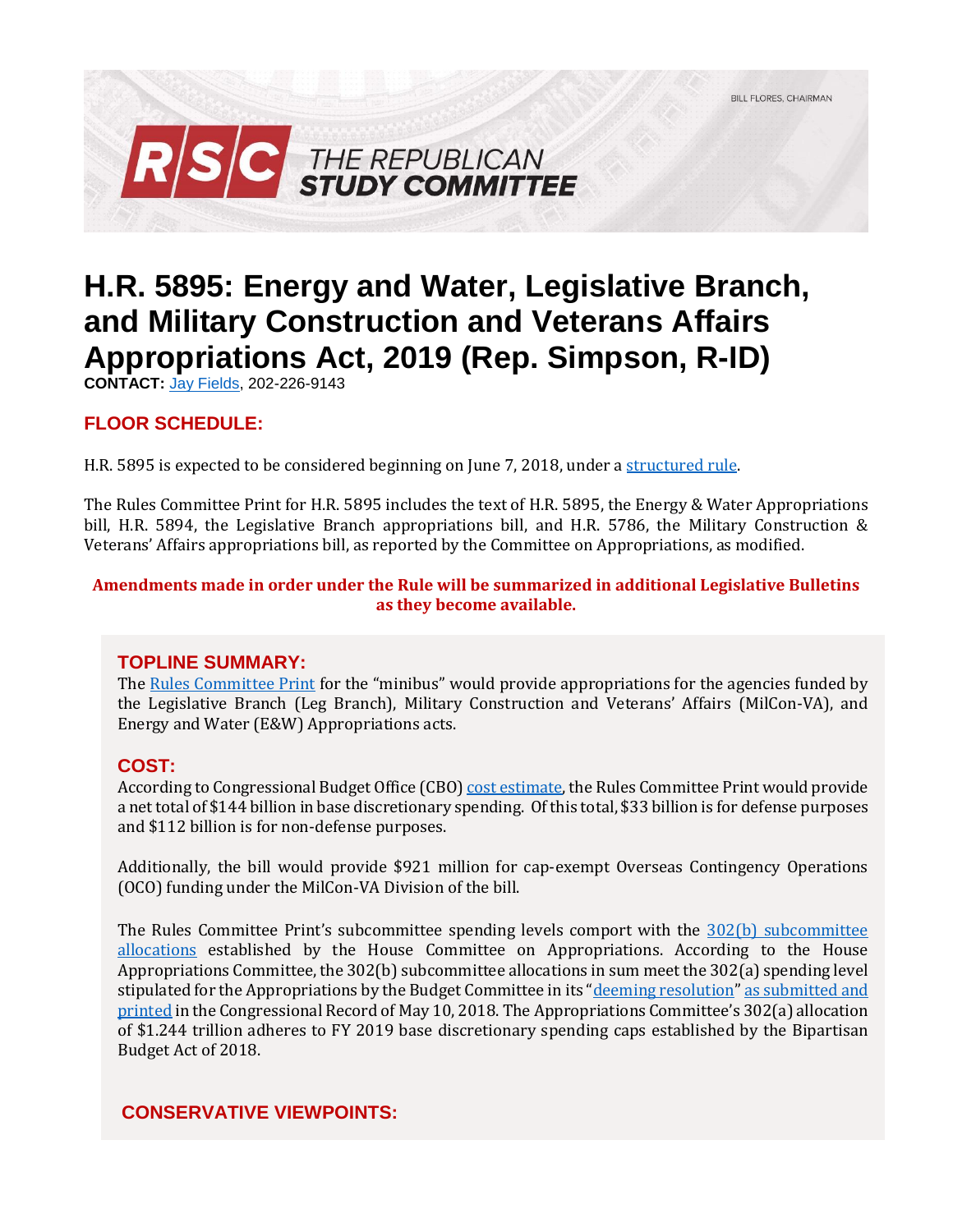Conservatives may be concerned that the minibus increases non-defense spending above existing levels to comport with the increased non-defense discretionary spending caps raised by the Bipartisan Budget Act of 2018. The non-defense spending levels in the bill also far exceed the non-defense funding requested by the President's budget. Many conservatives have indicated that the reason they voted in favor of the BBA2018 was to boost military funding, and opposed the non-defense increase. Some conservatives may believe that consideration of the Department of Defense appropriations bill should be prioritized before consideration of non-defense appropriations measures.

Some conservatives may prefer to consider appropriations bills separately, rather than grouped in minibuses or omnibuses. President Trump, after signing the FY 2018 Omnibus into law on March 23, 2018, [stated](https://www.bloomberg.com/news/articles/2018-03-23/trump-says-he-s-signed-spending-bill-reversing-his-veto-threat): "I would never sign another bill like this again." Other conservatives may believe that consideration of individual bills is less preferable because it would require conservatives to vote multiple times on bills with increased non-defense discretionary spending levels and that consideration of minibuses could make it easier to enact appropriations bills into law, if the Senate takes them up and passes them.

Some conservatives may be pleased that the Energy & Water division of the bill prohibits any funds to be used to stop Yucca Mountain from being used as a repository, would repeal the EPA/Army Corp's WOTUS rule, and would prohibit certain federal assistance to Russia.

Some conservatives may be concerned that the Energy & Water division of the bill would provide \$13.4 billion for energy programs within the Department of Energy (\$5 billion above the president's budget request). This funding would go toward dozens of programs that [the RSC budget would eliminate,](https://rsc-walker.house.gov/sites/republicanstudycommittee.house.gov/files/wysiwyg_uploaded/RSC%20Budget%20FY2019%20-%20Narrative%20-%20FINAL.PDF#page=127) and many conservatives believe should not be funded by the federal government and should be left to the private sector.

Some conservatives may be pleased that the Legislative Branch division would no longer provide funding for former Speakers of the House.

Some conservatives may be concerned that the Legislative Branch division would give leadership offices a \$3 million increase (spread among 7 offices) whereas rank-and-file office MRAs would receive less than \$11 million (spread among 441 members, delegates, and resident commissioner). Some conservatives may be concerned this division would fund the Stennis Center, and Open World Leadership Center, two programs the at the [RSC Budget has proposed to eliminate.](https://rsc-walker.house.gov/sites/republicanstudycommittee.house.gov/files/wysiwyg_uploaded/RSC%20Budget%20FY2019%20-%20Narrative%20-%20FINAL.PDF#page=139)

- **Expand the Size and Scope of the Federal Government?** Yes, the bill would increase spending above current levels.
- **Encroach into State or Local Authority?** Some conservatives may believe that some of the programs funded by the bill encroach into state and local authority.
- **Delegate Any Legislative Authority to the Executive Branch?** No.
- **Contain Earmarks/Limited Tax Benefits/Limited Tariff Benefits?** No, according to the Committee Reports for the underlying bills.

# **DETAILED SUMMARY AND ANALYSIS:**

# **Division A: Energy And Water Development And Related Agencies Appropriations Act, 2019**

The Committee Report for the FY 2019 Energy And Water Appropriations Act can be found [here.](https://www.gpo.gov/fdsys/pkg/CRPT-115hrpt697/pdf/CRPT-115hrpt697.pdf)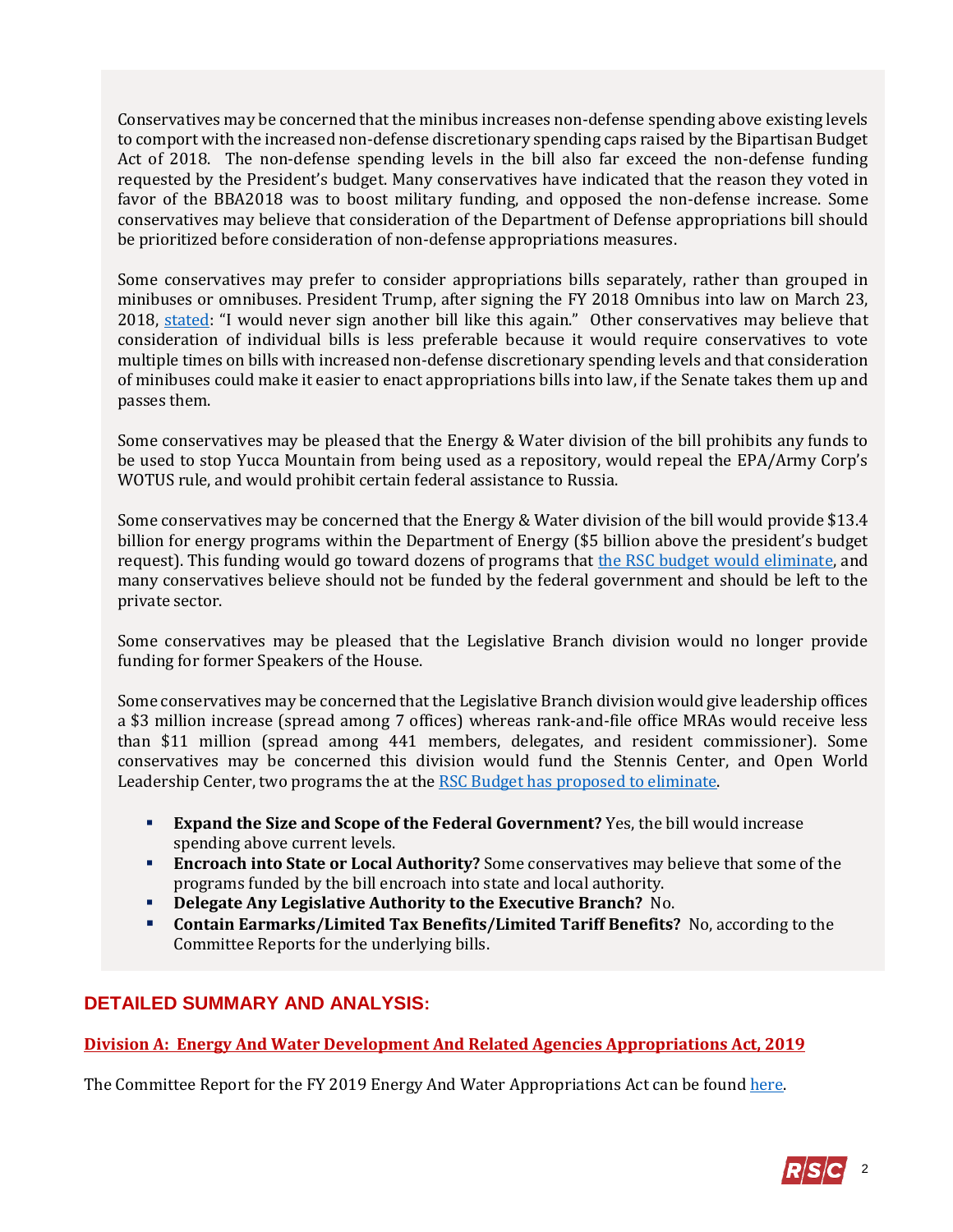## **Overall Spending**

|  | Net Total Discretionary in Thousands of Dollars |  |
|--|-------------------------------------------------|--|

| <b>FY18</b><br><b>Enacted</b> | <b>FY19</b><br><b>President</b><br><b>Request</b> | <b>FY19</b><br><b>House</b><br>Level | <b>FY19</b> vs 18<br><b>Enacted</b> | $FY19$ vs<br><b>President</b> |
|-------------------------------|---------------------------------------------------|--------------------------------------|-------------------------------------|-------------------------------|
| 43,200,000                    | 36,526,432                                        | 44,700,000                           | $+1,500,000$                        | $+8,173,568$                  |

The FY 2019 Energy And Water Appropriations Act provides a total of \$44.7 billion, a level that is \$1.5 billion above the FY 2018 enacted level and \$8.173 billion above the requested level.

Within this total, \$22.3 billion is for defense purposes (\$550 million above the amount appropriated for FY 2018, and \$408 million above the President's request) and \$22.4 billion for non-defense purposes (\$1 billion above the amount appropriated for FY 2018, and \$7.765 billion above the President's request).

# **Title I: Corps of Engineers – Civil**

| Net Total Discretionary in Thousands of Dollars |  |
|-------------------------------------------------|--|
|                                                 |  |

| <b>FY18</b><br><b>Enacted</b> | <b>FY19</b><br><b>President</b><br><b>Request</b> | <b>FY19 House</b><br>Level | $FY19$ vs<br>18<br><b>Enacted</b> | $FY19$ vs<br><b>President</b> |
|-------------------------------|---------------------------------------------------|----------------------------|-----------------------------------|-------------------------------|
| 6,827,000                     | 4,784,583                                         | \$7,278,000                | $+451,000$                        | $+2,493,417$                  |

The Army Corps of Engineers is appropriated \$7.278 billion, a level that is \$2.493 billion above the president's budget request and \$451 million above the FY 2018 enacted level.

[Harbor Maintenance Trust Fund](https://fas.org/sgp/crs/misc/R43222.pdf) (HMTF): The bill provides an estimated \$1.6 billion for HMTF-reimbursable activities.

**New Starts**: The bill provides funding for six new study starts and five new construction starts.

**Additional Funding for Ongoing Work**: The bill provides additional funding for authorized projects not specifically included in the president's budget request in the accounts that fund ongoing Corps work.

The administration is given authority to allocate these funds to a project if: (1) it has received funding, other than through a reprogramming, in at least one of the previous three fiscal years; (2) it was previously funded and could reach a significant milestone or produce significant outputs in FY 2019; or, (3) it is selected as one of the new starts allowed by the bill. The Corps is required to submit a work plan within 60 days of enactment. These allocations allow the Congress to fund projects in addition to just those included in the president's budget, while staying compliant with the earmark ban, because the bill does not specify which projects should be supported with these funds.

**Investigations**: The Investigations Account is appropriated \$128 million, a level that is \$46 million above the president's budget request and \$5 million above the FY 2018 enacted level. This account funds studies to determine the need for and feasibility of Corps projects as well as preconstruction engineering and design. The specific projects that are funded can be found in the **Committee Report**.

**Construction**: The Construction Account is appropriated \$2.323 billion, a level that is \$1.45 billion above the president's budget request and \$238 million above the FY 2018 enacted level. This account funds the construction and major rehabilitation of water infrastructure projects. The specific projects that are funded can be found in th[e Committee Report.](https://www.gpo.gov/fdsys/pkg/CRPT-115hrpt697/pdf/CRPT-115hrpt697.pdf#page=25)

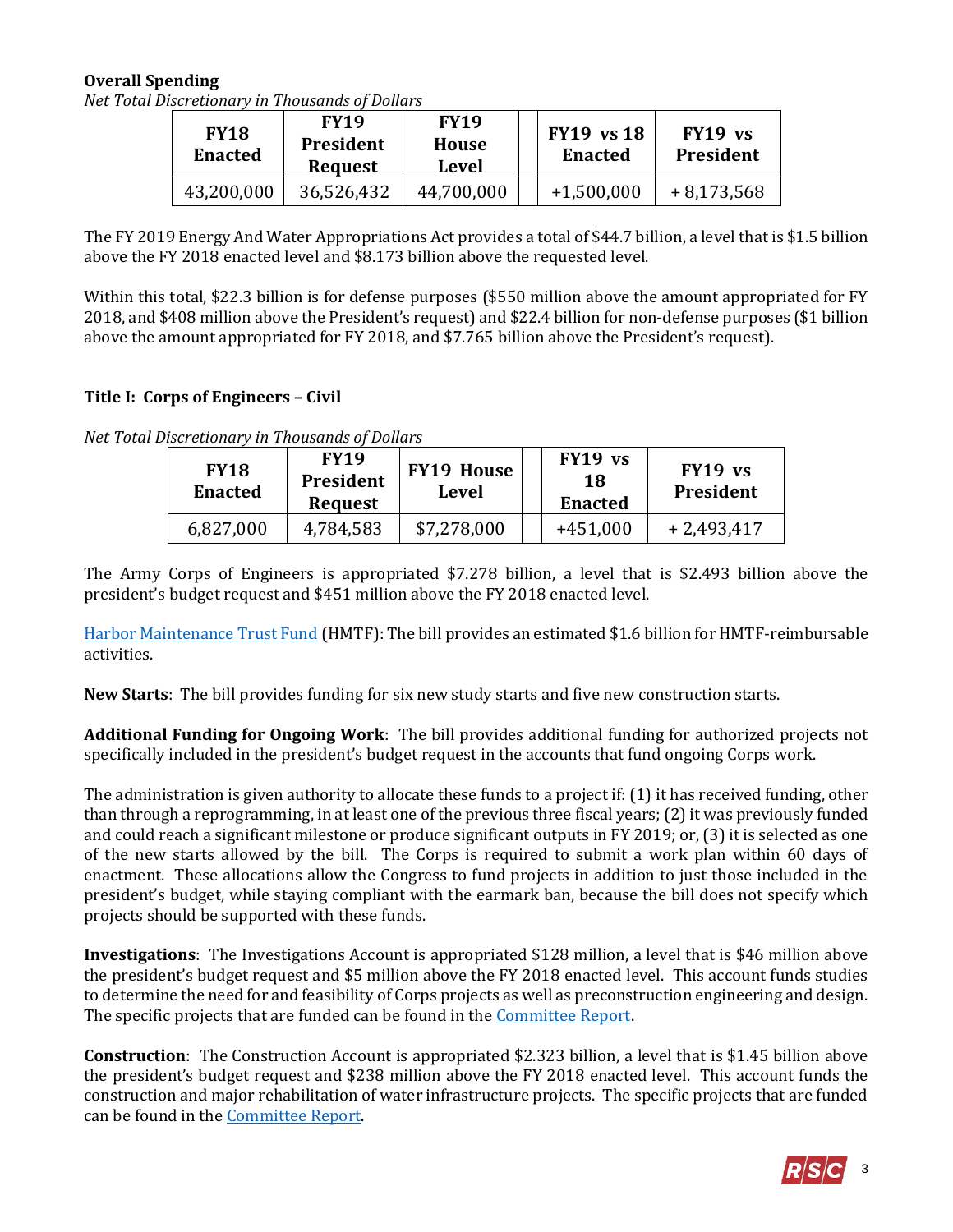**Mississippi River and Tributaries**: The Mississippi River and Tributaries Account is appropriated \$430 million, a level that is \$185 million above the president's budget request and \$5 million above the FY 2018 enacted level. This account funds planning, construction, and operations and maintenance of flood control projects in the lower Mississippi River Valley. The specific projects that are funded can be found in the [Committee Report.](https://www.gpo.gov/fdsys/pkg/CRPT-115hrpt697/pdf/CRPT-115hrpt697.pdf#page=32)

**Operation and Maintenance**: The Operation and Maintenance Account is appropriated \$3.820 billion, a level that is \$1.743 billion above the president's budget request and \$190 million above the FY 2018 enacted level. This account funds activities such as dredging, repair, aquatic plant control, monitoring of completed projects, removal of sunken vessels, and the collection of waterborne commerce statistics. The specific projects that are funded can be found in the [Committee Report.](https://www.gpo.gov/fdsys/pkg/CRPT-115hrpt697/pdf/CRPT-115hrpt697.pdf#page=35)

**Regulatory Program**: The Regulatory Program account is appropriated \$200 million, a level that is equal to the president's budget request and the FY 2018 enacted level. This account funds the administration of laws that regulate activities affecting U.S. Waters.

## **Title II: Department of the Interior**

| Net Total Discretionary in Thousands of Dollars |  |
|-------------------------------------------------|--|
|-------------------------------------------------|--|

| <b>FY18</b><br><b>Enacted</b> | <b>FY19</b><br>President<br><b>Request</b> | <b>FY19</b><br>House<br><b>Level</b> | <b>FY19 vs 18</b><br><b>Enacted</b> | FY19 vs<br><b>President</b> |
|-------------------------------|--------------------------------------------|--------------------------------------|-------------------------------------|-----------------------------|
| 1,480,000                     | 1,057,000                                  | 1,555,000                            | $+75,000$                           | +497,992                    |

The agencies within the Department of the Interior funded by the bill are appropriated \$1.555 billion, a level that is \$498 million above the president's budget request and \$75 million above the FY 2018 enacted level.

**Bureau of Reclamation**: The Bureau of Reclamation is appropriated \$1.542 billion, a level that is \$493 million above the president's budget request and \$73 million above the FY 2018 enacted level. The Bureau of Reclamation is charged with managing water resources in 17 western states. The specific projects that are funded can be found in the [Committee Report.](https://www.gpo.gov/fdsys/pkg/CRPT-115hrpt697/pdf/CRPT-115hrpt697.pdf#page=65)

# **Title III: Department of Energy**

*Net Total Discretionary in Thousands of Dollars*

| <b>FY18</b><br><b>Enacted</b> | <b>FY19</b><br>President<br><b>Request</b> | <b>FY19</b><br>House<br>Level | <b>FY19 vs 18</b><br><b>Enacted</b> | FY19 vs<br><b>President</b> |
|-------------------------------|--------------------------------------------|-------------------------------|-------------------------------------|-----------------------------|
| 34,520,049                    | 30,146,071                                 | 35,494,251                    | $+974,202$                          | $+5,348,180$                |

The Department of Energy (DOE) would be appropriated \$35.5 billion, a level that is \$5.348 billion above the president's budget request and \$974 million above the FY 2018 enacted level.

**Yucca Mountain**: Under the Nuclear Waste Policy Act of 1982, the federal government has a legal responsibility to assume responsibility for spent civilian nuclear fuel. In 2013, the D.C. Circuit Court of Appeals ruled that the Obama administration's refusal to complete the Yucca project was in contravention of the Nuclear Waste Policy Act.

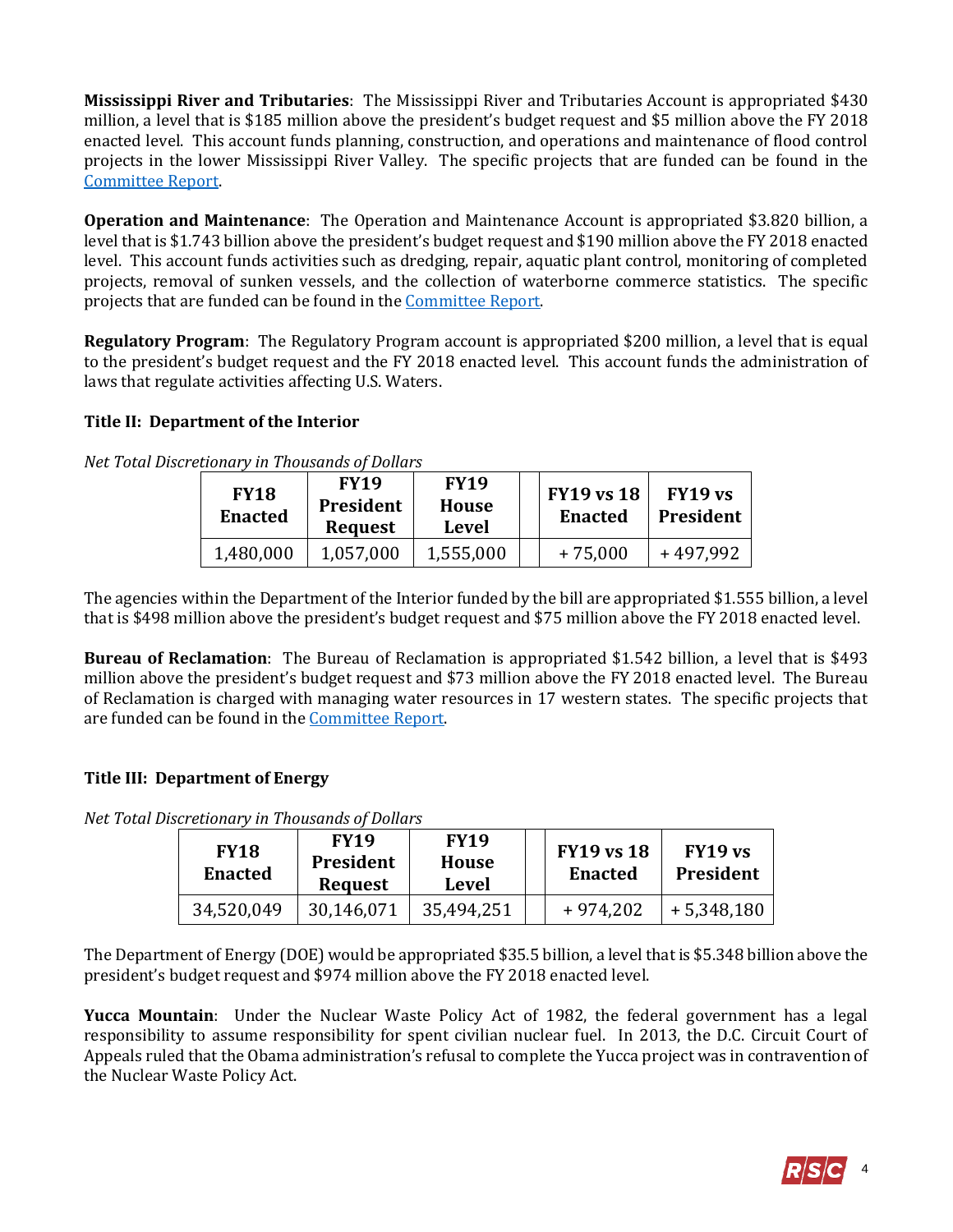The bill provides \$268 million (\$100 million over the President's request) for restarting the adjudication of the Yucca Mountain license application. The bill also prohibits any funds to be used to close Yucca Mountain.

**Energy Programs:** The bill would provide \$13.4 billion for energy programs within the Department of Energy. This level is \$504 million above the FY 2018 enacted level and \$5 billion above the president's budget request.

**Energy Efficiency and Renewable Energy (EERE)**: EERE is appropriated \$2.078 billion, a level that is \$1.383 billion above the president's budget request and \$243 million below the FY 2018 enacted level. This program subsidizes "green energy" projects, research, and development.

Th[e RSC Budget](https://rsc-walker.house.gov/sites/republicanstudycommittee.house.gov/files/wysiwyg_uploaded/RSC%20Budget%20FY2019%20-%20Narrative%20-%20FINAL.PDF#page=128) proposes eliminating entire this account and all programs within it, stating: "This program subsidizes research and development in the fields of energy efficiency and renewable energy technologies. Some of the programs within EERE include solar, wind, vehicle technologies, bioenergy technologies, advanced manufacturing, building technologies, and weatherization assistance. Not only does this allow the federal government to pick winners and losers, but also it limits research to a small sector of the energy economy—renewables. The U.S. should pursue a market-based, all-of-the above energy policy."

**Electricity Delivery and Energy Reliability program**: For FY 2019, The Committee notes that the budget request proposed to split the Electricity Delivery and Energy Reliability program into two new accounts: ''Cybersecurity, Energy Security, and Emergency Response'' and ''Electricity Delivery''. The Committee accepts this new account structure. The ''Cybersecurity, Energy Security, and Emergency Response'' account includes the subprograms ''Cybersecurity for Energy Delivery Systems'' and ''Infrastructure Security and Energy Restoration''. The ''Electricity Delivery'' account contains all other subprograms that were previously funded as part of the Electricity Delivery and Energy Reliability program.

The [RSC Budget](https://rsc-walker.house.gov/sites/republicanstudycommittee.house.gov/files/wysiwyg_uploaded/RSC%20Budget%20FY2019%20-%20Narrative%20-%20FINAL.PDF#page=128) proposed eliminating these accounts, stating: "Many of these activities would be more appropriately handled by the private sector or other agencies, such as the Federal Energy Regulatory Commission (FERC)."

**Cybersecurity, Energy Security, and Emergency Response:** This account is appropriated \$146 million, a level that is \$50 million above the president's budget request. Because this is a new account, the amount by which it exceeds FY 2018 enacted levels is not applicable.

**Electricity Delivery**: Electricity Delivery and Energy Reliability is appropriated \$175 million, a level that is \$114 million above the president's budget request. Because this is a new account, the amount by which it exceeds FY 2018 enacted levels is not applicable.

**Nuclear Energy**: The Nuclear Energy program is appropriated \$1.346 billion, a level that is \$757 million above the president's budget request and \$1.205 billion above the FY 2018 enacted level. This program conducts research to develop new nuclear reactors. Within this account, the bill would appropriate \$300 million for [Idaho National Laboratory](https://www.inl.gov/) Operations and Infrastructure and \$10 million to construct a protective forces building at its [ATR complex.](http://www4vip.inl.gov/research/advanced-test-reactor/)

The [RSC Budget](https://rsc-walker.house.gov/sites/republicanstudycommittee.house.gov/files/wysiwyg_uploaded/RSC%20Budget%20FY2019%20-%20Narrative%20-%20FINAL.PDF#page=127) proposes eliminating this entire account, stating: "It is inappropriate for the federal government to conduct research that would otherwise be carried out by private industry."

**Fossil Energy Research and Development**: Fossil Energy Research and Development is appropriated \$785 million, a level that is \$283 million above the president's budget request and \$58 million above the FY 2018 enacted level. This program conducts research on fossil fuels, such as coal, oil, and natural gas.

The [RSC Budget](https://rsc-walker.house.gov/sites/republicanstudycommittee.house.gov/files/wysiwyg_uploaded/RSC%20Budget%20FY2019%20-%20Narrative%20-%20FINAL.PDF#page=127) proposes eliminating this account, stating: "Just as this budget calls for the elimination of renewable and nuclear energy subsidies, it also calls for the elimination of subsidies for conventional energy

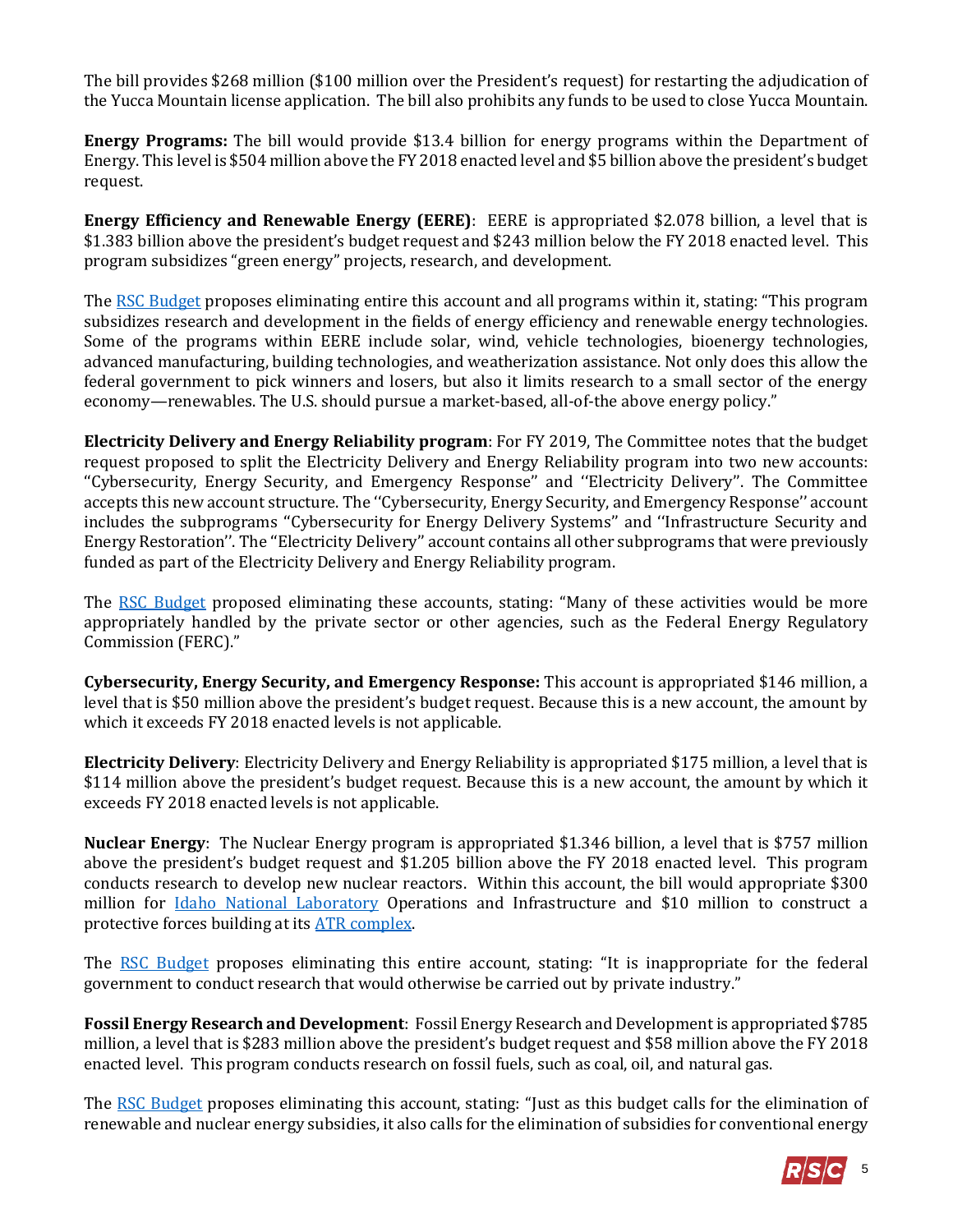sources. Funding under the Fossil Energy program goes to research and development of technology to reduce the carbon emissions of coal power plants. Instead of government-directed subsidies, the U.S. should pursue a market-oriented "all of the above" energy strategy."

**Strategic Petroleum Reserve (SPR)**: The SPR is provided \$252 million, a level that is \$252 million above the president's budget request and the same as the FY 2018 enacted level.

**Strategic Petroleum Reserve Sale**: The bill requires the Secretary of Energy to draw down and sell up to \$300 million of crude oil from the SPR in FY 2019. This draw down and sale is in addition to the required sales pursuant to th[e Bipartisan Budget Act of 2015,](http://rsc.walker.house.gov/files/2015LB/RSC%20Legislative%20Bulletin%20--%20HR%201314%20Bipartisan%20Budget%20Act%20of%202015%20-%20Updated%20with%20Amendment%20--%20October%2028%202015.pdf#page=5) the [21st Century Cures Act,](https://gallery.mailchimp.com/d4254037a343b683d142111e0/files/RSC_Legislative_Bulletin_House_Amendment_to_Senate_Amendment_to_H.R._34_November_29_2016.pdf#page=10) and the [Bipartisan Budget](https://gallery.mailchimp.com/d4254037a343b683d142111e0/files/8be9165d-c3d8-465e-bc72-ddd6a788d62b/LB_Bipartisan_Budget_Act_of_2018_02072018_FINAL_Updated.pdf)  [Act of 2018.](https://gallery.mailchimp.com/d4254037a343b683d142111e0/files/8be9165d-c3d8-465e-bc72-ddd6a788d62b/LB_Bipartisan_Budget_Act_of_2018_02072018_FINAL_Updated.pdf) The bill further provides that the proceeds from this sale shall be made available for the costs of expenses associated with carrying out the Lifetime Extension II project.

**SPR Petroleum Account**: The bill would also appropriate \$10 million for costs associated with drawdowns directed by the [Bipartisan Budget Act of 2015](http://rsc.walker.house.gov/files/2015LB/RSC%20Legislative%20Bulletin%20--%20HR%201314%20Bipartisan%20Budget%20Act%20of%202015%20-%20Updated%20with%20Amendment%20--%20October%2028%202015.pdf#page=5) and the [21st Century Cures Act.](https://gallery.mailchimp.com/d4254037a343b683d142111e0/files/RSC_Legislative_Bulletin_House_Amendment_to_Senate_Amendment_to_H.R._34_November_29_2016.pdf#page=10)

**Uranium Enrichment Decontamination and Decommissioning Fund**: The fund is appropriated \$870 million, a level that is \$117 million above the president's budget request and \$30 million above the FY 2018 enacted level. This Fund is meant to pay for cleanup activities at plants in Portsmouth, Ohio; Paducah, Kentucky; and the East Tennessee Technology Park in Oak Ridge, Tennessee.

**DOE Office of Science**: The DOE Office of Science is appropriated \$6.6 billion, a level that is \$1.2 billion above the president's budget request and \$340 million above the FY 2018 enacted level. The Office of Science funds physics, biology, and chemistry science research at national laboratories and universities "in support of American innovation," according to the Committee Report. The Report notes that, "Science program office includes Advanced Scientific Computing Research, Basic Energy Sciences, Biological and Environmental Research, Fusion Energy Sciences, High Energy Physics, Nuclear Physics, Workforce Development for Teachers and Scientists, Science Laboratories Infrastructure, Safeguards and Security, and Program Direction. The Committee has placed a high priority on funding these activities in fiscal year 2019, *given the private sector is not likely to fund research whose findings either have high non-commercial value* or are not likely to be commercialized in the near or medium term." (emphasis added).

**Advanced Scientific Computing Research**: According to the Committee Report, as part of its funding for Advanced Scientific Computing Research program, the bill would provide \$225 million for the Exascale [Computing Project,](https://obamawhitehouse.archives.gov/the-press-office/2015/07/29/executive-order-creating-national-strategic-computing-initiative) created as part of an [Obama era executive order.](https://obamawhitehouse.archives.gov/the-press-office/2015/07/29/executive-order-creating-national-strategic-computing-initiative) It would also provide \$140 million for the Argonne Leadership Computing Facility, \$185 million for the Oak Ridge Leadership Computing Facility, and \$100,000,000 for the National Energy Research Scientific Computing Center at Lawrence Berkeley National Laboratory. Within available funds, the recommendation includes \$10 million for the Computational Science Graduate Fellowship program and \$80 million to support necessary infrastructure upgrades and operations for **ESnet**. The bill would provide \$26 million for artificial intelligence research.

Conservatives may be concerned that most, if not all, of the activities funded as part of this program are more appropriate activities for the private sector to undertake.

**Advanced Research Projects Agency - Energy (ARPA-E)**: The bill would provide \$325 million for the ARPA-E program. This is \$28 million less than the FY 2018 enacted level. The President's budget would eliminate the program.

The [RSC Budget](https://rsc-walker.house.gov/sites/republicanstudycommittee.house.gov/files/wysiwyg_uploaded/RSC%20Budget%20FY2019%20-%20Narrative%20-%20FINAL.PDF#page=127) would eliminate the program, stating "The Advanced Research Projects Agency - Energy (ARPA-E) is agency was started by the failed 2009 stimulus law and is meant to fund high-risk green energy projects. Taxpayers should not bear the burden for research projects that not even the most speculative and daring members of the energy industry will take on for themselves. The president has proposed to eliminate this program "because the private sector is better positioned to finance disruptive energy research."

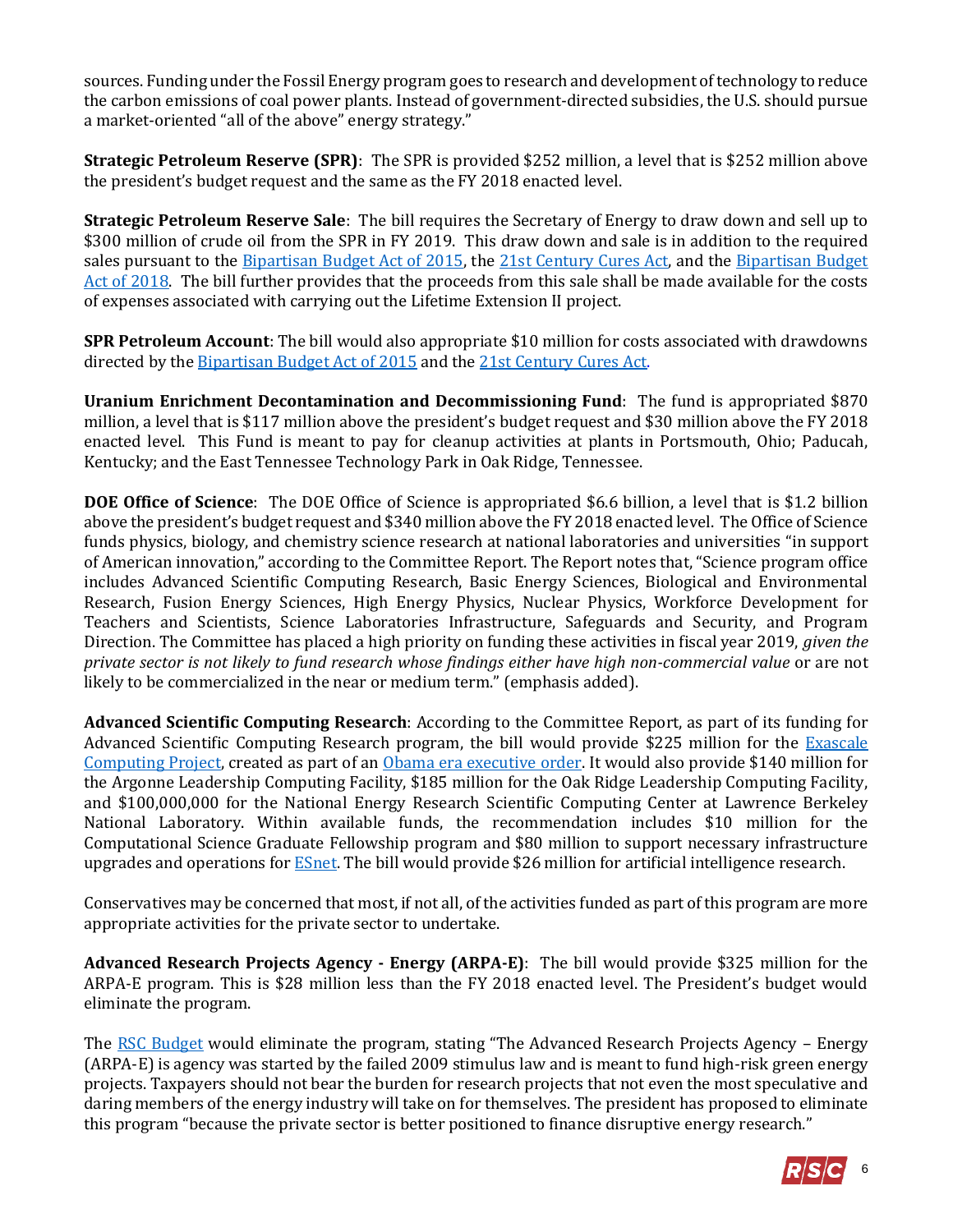**Title 17 Innovative Technology Loan Guarantee Program Administrative Expenses**: The bill appropriates \$32 million for administrative expenses for the Title 17 program, allows for \$15 million in offsetting collections, and rescinds none of prior-year balances (the President's budget requested a \$240 million rescission), for a net appropriation of \$17 million.

The [RSC Budget](http://rsc.walker.house.gov/files/Initiatives/SecuringAmericasFutureEconomyRSCFY2018Budget.pdf#page=138) proposes eliminating this account, stating: "This is the program that gave us the Solyndra scandal, with taxpayers losing more than \$500 million after the Obama administration gambled on a politically favored company."

The **President recently proposed to rescind \$684 million from this program in prior-year balances.** 

**Advanced Technology Vehicles Manufacturing Loan Program**: The Advanced Technology Vehicles Manufacturing Loan Program is appropriated \$5 million for administrative expenses, a level that is \$4 million above the president's budget request and the same as the FY 2018 enacted level. This program provides guaranteed loans to automotive companies to support the development of "greener" cars.

Th[e RSC Budget](https://rsc-walker.house.gov/sites/republicanstudycommittee.house.gov/files/wysiwyg_uploaded/RSC%20Budget%20FY2019%20-%20Narrative%20-%20FINAL.PDF#page=128) proposes eliminating this account, stating: "This program has provided billions of taxpayer dollars to some of the largest car companies in the world, such as Ford and Nissan, to help increase the fuel efficiency of the vehicles they sell – a feature that should be driven by demand from consumers, not government subsidies."

The **President recently proposed** to rescind \$4.3 billion from this program in prior-year balances.

**National Nuclear Security Administration (NNSA)**: The NNSA is appropriated a total of \$15.313 billion, a level that is \$222 million above the president's budget request and \$644 million above the FY 2018 enacted level. The [NNSA](http://nnsa.energy.gov/) is a semi-autonomous agency within the U.S. Department of Energy that is charged with sustaining our nuclear weapons, maintaining naval nuclear reactors, and promoting nonproliferation efforts.

**Weapons Activities**: Within the NNSA, the Weapons Activities account is appropriated \$11.2 billion, a level that is \$183 million above the president's budget request and \$558 million above the FY 2018 enacted level. This account provides for the security, safety, and reliability of the U.S. nuclear weapons stockpile, including life extension programs – without nuclear testing -- for current warheads.

**Defense Nuclear Nonproliferation**: Within the NNSA, Defense Nuclear Nonproliferation is appropriated \$1.902 billion, a level that is \$39 million above the president's budget request and \$97 million below the FY 2018 enacted level. This account supports efforts to prevent the spread of nuclear weapons.

**MOX:** The bill includes \$335 million for the construction of the Mixed Oxide (MOX) Fuel Fabrication Facility project. The bill contains a provision to allow the Secretary of Energy to terminate the project only if requirements in Section 3121(b) of the Fiscal Year 2018 National Defense Authorization Act are satisfied, namely that the DOE identifies another disposal method that with less than half the life cycle cost.

Some conservatives have supported halting the Mixed Oxide (MOX) Fuel Fabrication Facility project believing that its [costs do not justify its existence.](https://www.taxpayer.net/energy-natural-resources/the-poster-child-for-government-boondoggles/)

**Naval Reactors**: Within the NNSA, Naval Reactors is appropriated \$1.778 billion, a level that is the same as the president's budget request and \$169 million above the FY 2018 enacted level. This account supports the development, operations and maintenance, and disposal of nuclear propulsion systems for the Navy.

**Defense Environmental Cleanup**: The Defense Environmental Cleanup program is appropriated \$5.759 billion, a level that is \$129 million above the president's budget request and \$228 million below to the FY

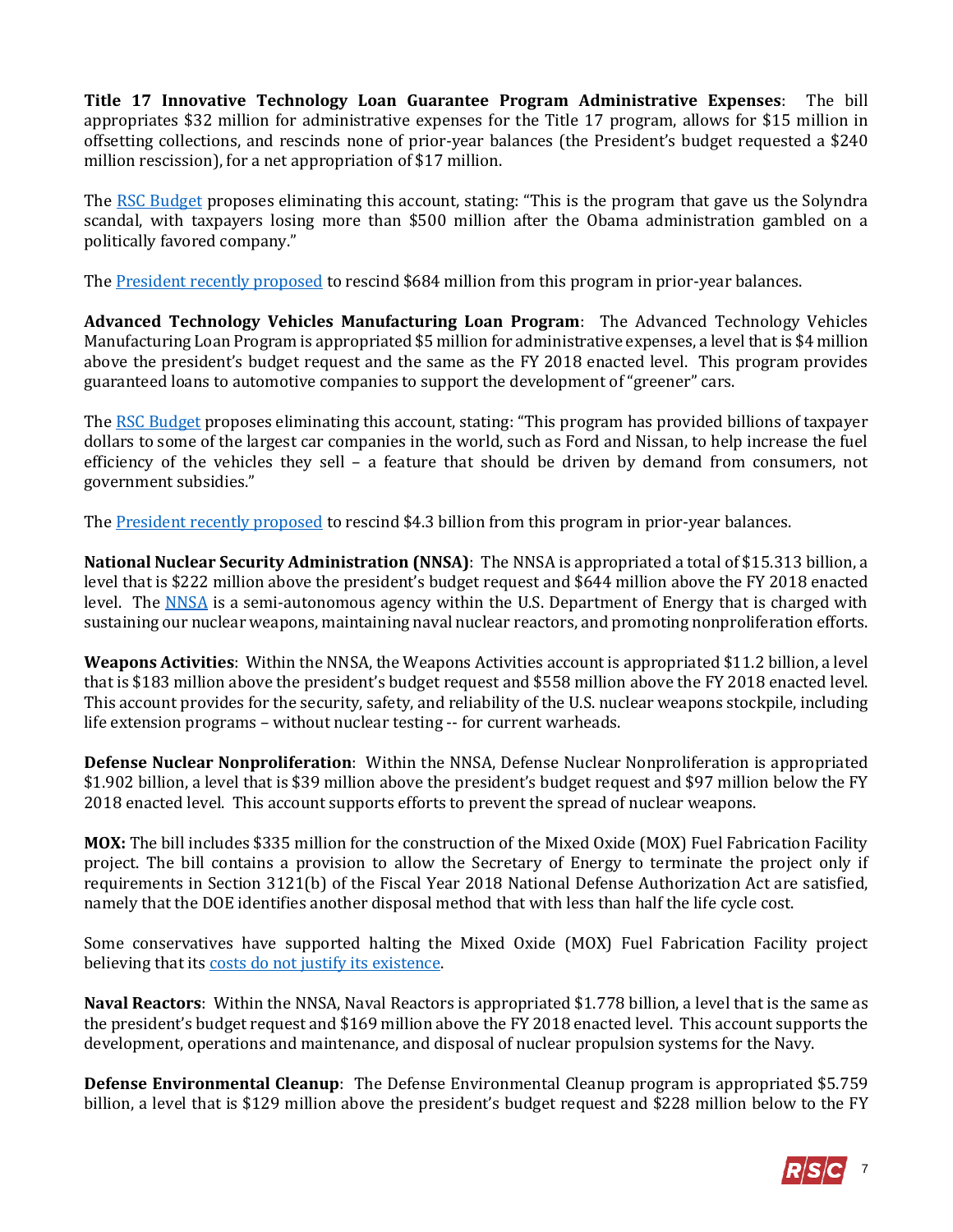2018 enacted level. This program is responsible for the cleanup of contamination at sites where defense related nuclear research and production were carried out.

**Power Marketing Administrations**: The bill provides a total net appropriation of \$100 million for the four power marketing administrations [\(Bonneville,](http://www.bpa.gov/) [Southeastern,](http://energy.gov/sepa) [Southwestern,](http://www.swpa.gov/) an[d Western Area\)](http://www.wapa.gov/), a level that is equal to the president's budget request and \$5 million below the FY 2018 enacted level. These power marketing administrations produce and sell hydroelectric power. The Southwestern and Western Area power administrations receive appropriated subsidies, while the Bonneville and Southeastern power administrations utilize offsetting collections and do not receive a net appropriation.

The [RSC Budget](https://rsc-walker.house.gov/sites/republicanstudycommittee.house.gov/files/wysiwyg_uploaded/RSC%20Budget%20FY2019%20-%20Narrative%20-%20FINAL.PDF#page=91) recommends transitioning these PMAs to the private sector, noting "Because power generation no longer needs to be carried out by the federal government, the TVA and the four remaining Power Marketing Administrations should be auctioned off to the private sector in a manner that ensures customers of the entities maintain service."

**Federal Energy Regulatory Commission (FERC)**: FERC is funded at \$368 million, a level that is equal to the president's budget request and \$2.3 million above the FY 2018 enacted level. FERC revenues are established at a rate equal to funding, resulting in no net appropriation. FERC regulates the interstate commerce of energy, including electricity, natural gas, and oil.

#### **Title IV: Independent Agencies**

| <b>FY18</b><br><b>Enacted</b> | <b>FY19</b><br><b>President</b><br><b>Request</b> | <b>FY19</b><br>House<br>Level | <b>FY19 vs 18</b><br><b>Enacted</b> | FY19 vs<br>President |
|-------------------------------|---------------------------------------------------|-------------------------------|-------------------------------------|----------------------|
| 391,455                       | 352,778                                           | 423,757                       | $+32,302$                           | $+70,979$            |

*Net Total Discretionary in Thousands of Dollars*

The Independent Agencies funded by the bill are appropriated \$424 million, a level that is \$71 million above the president's budget request and \$32 million above the FY 2018 enacted level.

**Regional Commissions**: The bill provides a net total of \$161 million in appropriations to five regional commissions, a level that is \$124 million above the president's budget request and \$41 million below the FY 2017 enacted level.

The president's budget recommended shutting down the commissions, and the only funds requested were for shut down costs.

Th[e RSC Budget](https://rsc-walker.house.gov/sites/republicanstudycommittee.house.gov/files/wysiwyg_uploaded/RSC%20Budget%20FY2019%20-%20Narrative%20-%20FINAL.PDF#page=128) proposes eliminating these commissions, stating: "These economic development programs are duplicative of other programs and spend federal funding for local projects. Not only is the federal government out of money, but also it is ill-equipped to adequately prioritize local infrastructure and development projects."

A table showing the funding levels for the five regional commissions is below:

| (Dollar figures in      | <b>FY19 House</b> | <b>Vs. FY18</b> | <b>Vs. President</b> |
|-------------------------|-------------------|-----------------|----------------------|
| thousands)              | Level             | <b>Enacted</b>  | Request              |
| Appalachian             |                   |                 |                      |
| Regional                | 155,000           | same            | $+3,000$             |
| <b>Commission</b> (ARC) |                   |                 |                      |
| <b>Delta Regional</b>   | 15,000            | $-10,000$       | $+12,500$            |
| <b>Authority (DRA)</b>  |                   |                 |                      |

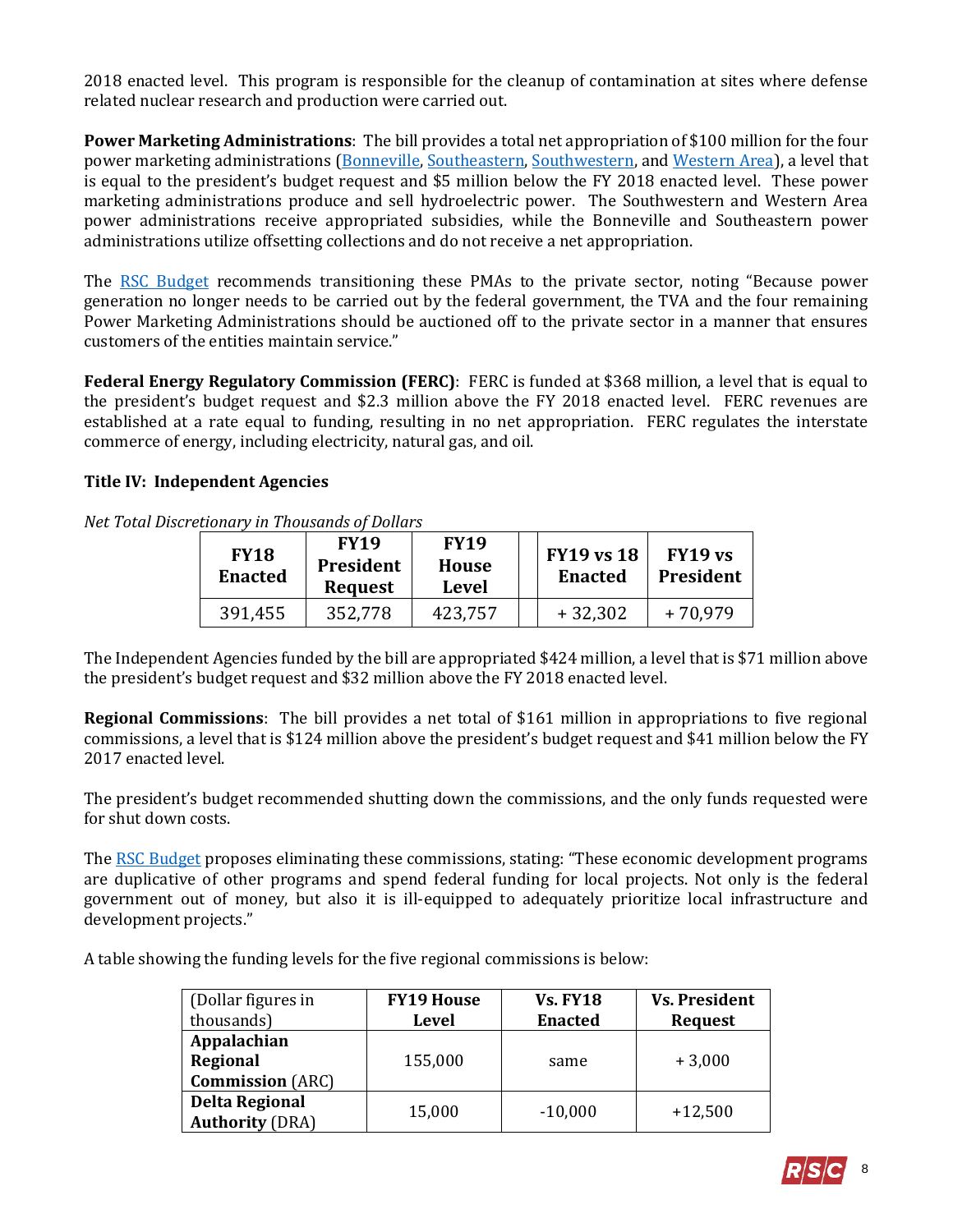| <b>Denali Commission</b>  | 15,000 |          | $+7,700$  |
|---------------------------|--------|----------|-----------|
| <b>Northern Border</b>    |        |          |           |
| Regional                  | 12,000 | $-3,000$ | $+11,150$ |
| <b>Commission</b> (NBRC)  |        |          |           |
| <b>Southeast Crescent</b> |        |          |           |
| Regional                  | 250    | same     | $+250$    |
| Commission                |        |          |           |

**Nuclear Regulatory Commission (NRC)**: The NRC receives a net appropriation of \$189 million, a level that is \$36 million above the president's budget request and \$60 million above the FY 2018 enacted level. The bill provides an appropriation of \$953 million which is offset by \$764 million in revenues. The bill directs \$47.7 million to continue adjudication of the Yucca Mountain license application.

## **NOTABLE POLICY PROVISIONS:**

## **TITLE I**

**Fill Material Regulations**: Section 107 of the bill prohibits the Army Corps of Engineers from requiring a permit for the discharge of dredged or fill material under the Clean Water Act (CWA) for agricultural activities unde[r Section 404](http://uscode.house.gov/view.xhtml?req=(title:33%20section:1344%20edition:prelim)%20OR%20(granuleid:USC-prelim-title33-section1344)&f=treesort&edition=prelim&num=0&jumpTo=true#substructure-location_f_1) of the CWA.

**Navigable Waters (WOTUS)**: Section 108 of the bill would repeal the Army Corps of Engineers and the Environmental Protection Agency (EPA) rule changing the definition of "navigable waters" under the Clean Water Act. The bill also states that until such time as the EPA and Corps issue a new rule, and such rules goes into effect, any regulation or policy affected by the repealed rule shall be applied as if that repealed rule had not been issued.

In 2014, the EPA and the Corps proposed regulations that would reverse the long-standing definition of what waters would be regulated by the Clean Water Act. These regulations would place significant permitting and regulatory costs on many property owners.

**Firearms on Army Corps Property**: Section 109 of the bill permanently prohibits the Army Corps from adopting or enforcing any regulations that ban individuals from possessing a firearm at a Corps project so long as the individual is not otherwise prohibited from possessing a firearm and the possession is in compliance with the law of the State in which the project is located. In 2009, legislation was enacted that allowed the possession of firearms on property controlled by the National Park Service and National Wildlife Refuge System.

**New Hopper Dredge:** The bill would prohibit purchase of a new hopper dredge.

#### **TITLE II**

**Snake, Boise, and Payette River Systems, Idaho**: Section 204 of the bill would extend the authorization for conducting feasibility studies on projects that address water shortages within the Snake, Boise, and Payette River Systems in Idaho for an additional ten years.

**California Drought Supplementing:** Section 206 of the bill would prohibit the use of funds to purchase water to supplement the instream flow of a river in California within a river basin that has had a drought within the last two years.

#### **TITLE III**

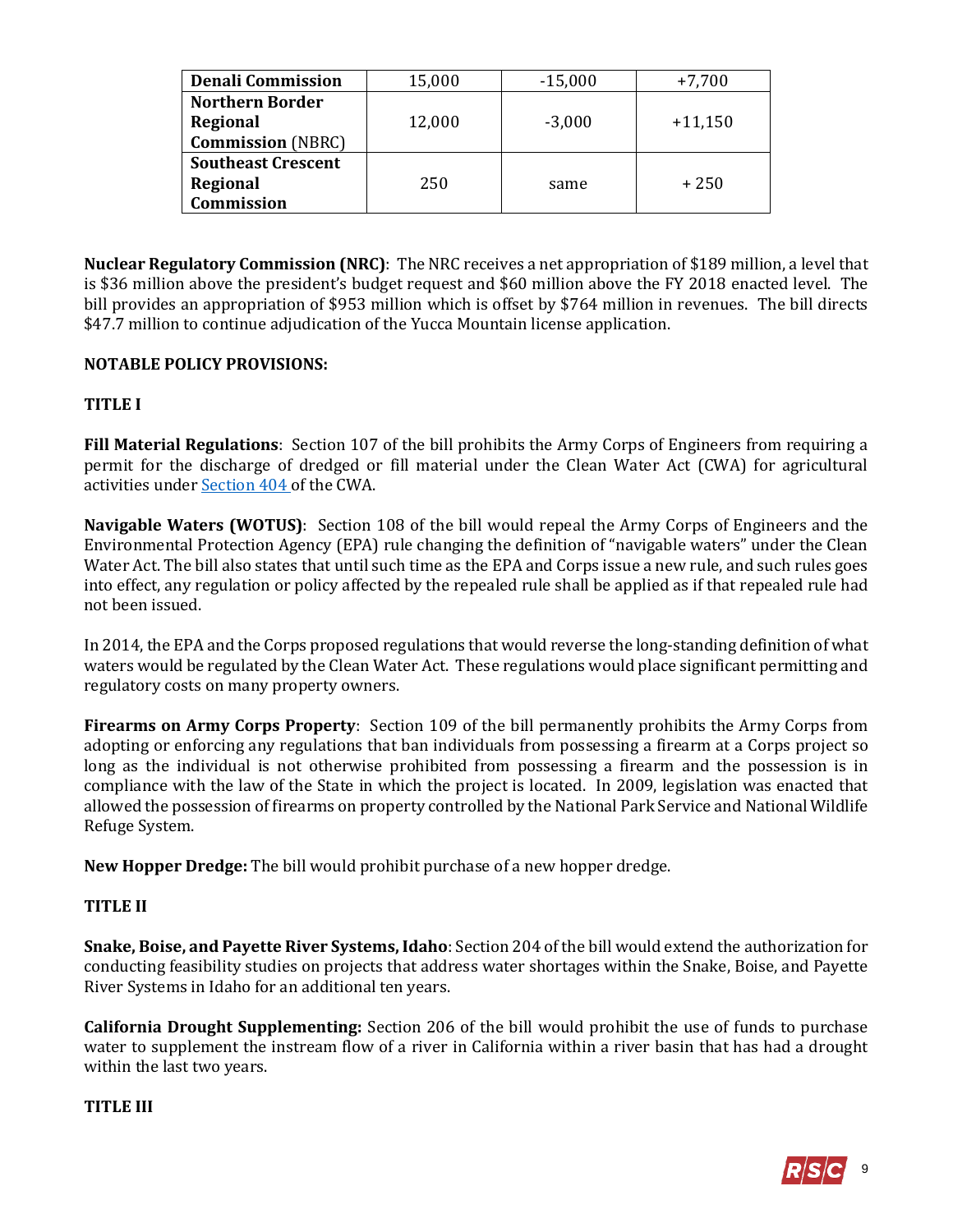**Prohibition on Assistance to Russia**: The bill includes a provision that would prohibit the use of nonproliferation funds to enter into new contracts with, or new agreements for Federal assistance to, the Russian Federation.

**Strategic Petroleum Reserve Sale**: Section 309 of the bill authorizes the Secretary of Energy to draw down and sell an open-ended amount of refined petroleum from the SPR in FY 2019 so long as the President determines that "a regional supply shortage of refined petroleum product of significant scope and duration exists, that a severe increase in the price of refined petroleum product will likely result from such shortage, and that a draw down and sale of refined petroleum product would assist directly and significantly in reducing the adverse impact of such shortage." This draw down and sale is in addition to the required sales pursuant to the Bipartisan Budget Act of 2015, the 21st Century Cures Act, and the Bipartisan Budget Act of 2018, and the \$300 million draw down authorized above. Funds would be placed in the SPR Petroleum account.

**Mixed Oxide (MOX) Fuel Fabrication Facility**: Section 308 of the bill prohibits use of project funds for anything other than construction and project support activities, and thus, funds could not be used to wind down the project. The bill, however, would allow the DOE to waive this limitation if DOE submits the commitment and certification contained i[n Section 3121\(b\) of the FY 2018 NDAA,](https://www.congress.gov/115/bills/hr2810/BILLS-115hr2810enr.pdf#page=610) namely that the cost of the replacement would be half as much.

**Yucca Mountain**: The bill requires DOE to submit a report to Congress on the potential of locating a reprocessing or recycling facility for spent nuclear fuel near the Yucca Mountain site. The bill would also prohibit funds to be used to preclude the use of Yucca Mountain as a repository site in the future.

#### **TITLE V**

**National Ocean Policy**: The bill prohibits any funds to be used to implement the [National Ocean Policy](http://naturalresources.house.gov/news/documentquery.aspx?SubcommitteeID=23422) under Executive Order 13547.

**Federal Columbia River Power System hydroelectric dams**: The bill would bar use of funds to operate the Federal Columbia River Power System hydroelectric dams in a manner that is inconsistent with the Army Corps of Engineers' 2017 Fish Operations Plan.

Analysis of Tax Policy: The FY 2018 Committee Report directed the Department of Energy to prepare an analysis for the Appropriations Committees "evaluating the effects of a Zero Emissions Energy Credit that replaces existing renewable energy subsidies … with a graduated tax credit." The FY 2019 Committee Report states that the Committee "expects a timely delivery of the report."

**Unauthorized Appropriations:** The bill includes \$32.6 billion in appropriations for 22 non-defense programs that are not authorized by law. Several of these programs have not been authorized since the 1980's and one has never been authorized by Congress.

The inclusion of appropriations for these programs in the reported bill is in violation of clause  $2(a)(1)$  of rule [XXI of the Rules of the House.](https://rules.house.gov/sites/republicans.rules.house.gov/files/115/PDF/House-Rules-115.pdf#page=39)

#### **Division B: Legislative Branch Appropriations Act, 2019**

The Committee Report for the FY 2019 Legislative Branch Appropriations Act can be foun[d here.](https://www.gpo.gov/fdsys/pkg/CRPT-115hrpt696/pdf/CRPT-115hrpt696.pdf)

#### **Overall Spending**

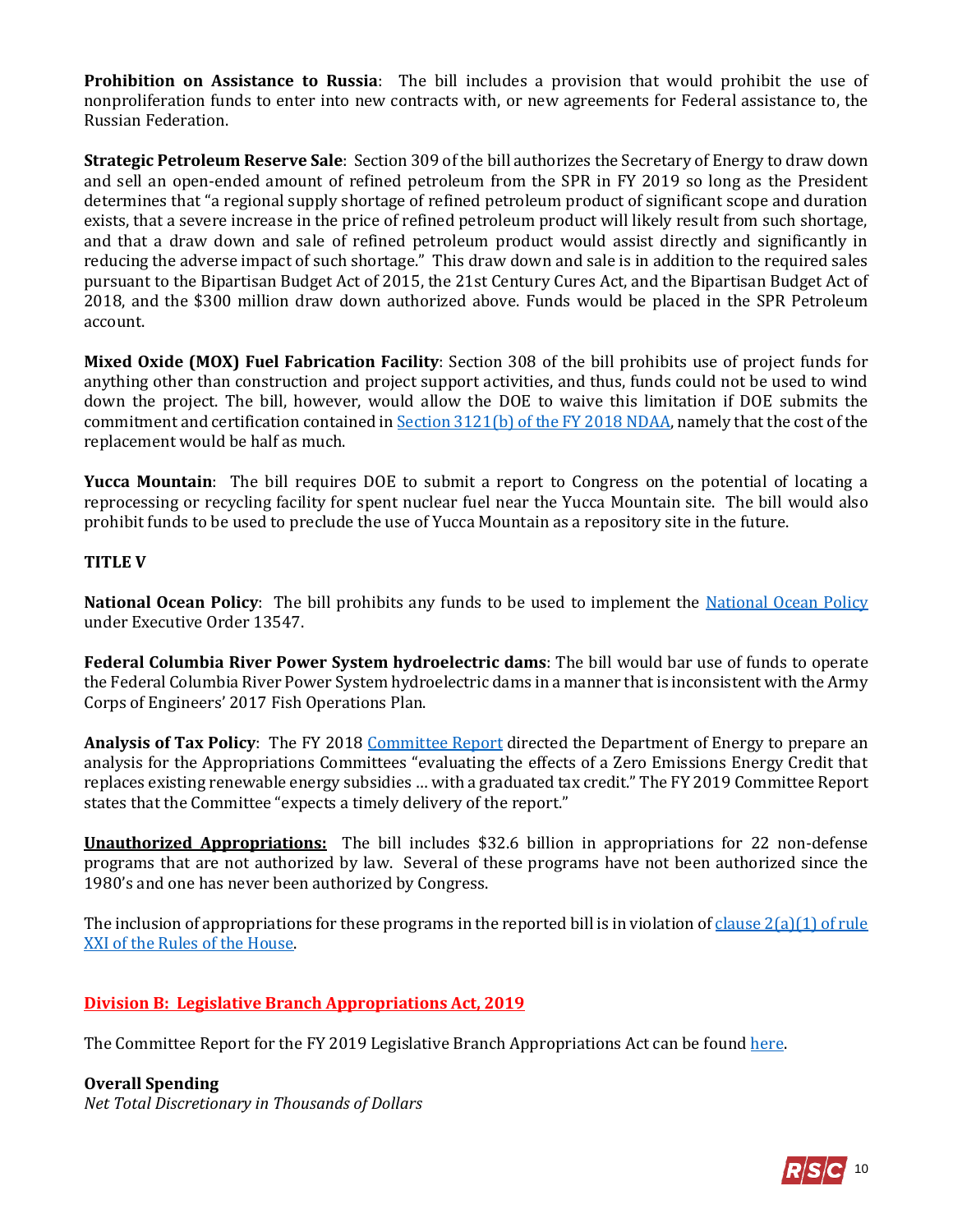| <b>FY18</b><br><b>Enacted</b> | <b>FY19</b><br><b>President</b><br><b>Request</b> | <b>FY19</b><br>House<br>Level | <b>FY19</b><br>vs 18<br><b>Enacted</b> | FY19 vs<br><b>President</b> |
|-------------------------------|---------------------------------------------------|-------------------------------|----------------------------------------|-----------------------------|
| 3,678,455                     | 3,905,150                                         | 3,811,133                     | $+132,678$                             | - 94,017                    |

The FY 2019 Legislative Branch Appropriations Act provides a total of \$3.81 billion, a level that is \$133 million above the FY 2018 enacted level and \$94 million below the requested level.

In keeping with tradition that allows each chamber to allocate its own funding priorities, this bill excludes Senate-only items.

#### **House of Representatives**

*Net Total Discretionary in Thousands of Dollars*

| <b>FY18</b><br><b>Enacted</b> | <b>FY19</b><br>President<br><b>Request</b> | <b>FY19</b><br>House<br>Level | <b>FY19</b><br>vs 18<br><b>Enacted</b> | FY19 vs<br><b>President</b> |
|-------------------------------|--------------------------------------------|-------------------------------|----------------------------------------|-----------------------------|
| 1,200,000                     | 1,256,972                                  | 1,232,143                     | $+32,142$                              | - 24,829                    |

The bill would provide \$1.232 billion for the House of Representatives, a level \$25 million below the president's budget request and \$32 million above the FY 2018 enacted level.

**House Leadership Offices**: The bill would provide \$25.4 million for the House Leadership Offices, a level that is \$3.1 million above the president's budget request and the FY 2018 enacted level.

**Members Representational Allowances (MRAs)**: The bill would provide \$574 million for the House MRAs, a level the same as the president's budget request and \$11 million above the FY 2018 enacted level.

The Committee Report would instruct the GAO to undertake a study on House personal and committee office salaries to see differences with the private sector, and look for disparities between genders and races.

**House Committees**: The bill would provide \$151 million for the House MRAs, a level \$1 million above the president's budget request and \$736 thousand above the FY 2018 enacted level.

**House Officers and Employees**: The bill would provide \$218 million for the House Officers and Employees, a level \$5 million below the president's budget request and \$13 million above the FY 2018 enacted level. This account provides funding for salaries for the Office of the Clerk, Office of the Sergeant at Arms, Office of the Chief Administrative Officer, Office of the Parliamentarian, Office of the Legislative Counsel, and other employees of the House.

**Allowances and Expenses**: The bill would provide \$264 million for the House Allowances and Expenses, a level \$24 million below the president's budget request and \$4 million above the FY 2018 enacted level. This account provides for supplies, administrative expenses, employee benefits, and costs of official mail for House Committees, leadership, and administrative offices.

#### **Joint Items**

| <b>FY18</b><br><b>Enacted</b> | <b>FY19</b><br>President<br><b>Request</b> | <b>FY19</b><br>House<br>Level | <b>FY19</b><br>$vs$ 18<br><b>Enacted</b> | FY19 vs<br>President |
|-------------------------------|--------------------------------------------|-------------------------------|------------------------------------------|----------------------|
| 20,654                        | 20,656                                     | 20,656                        | $+2$                                     |                      |

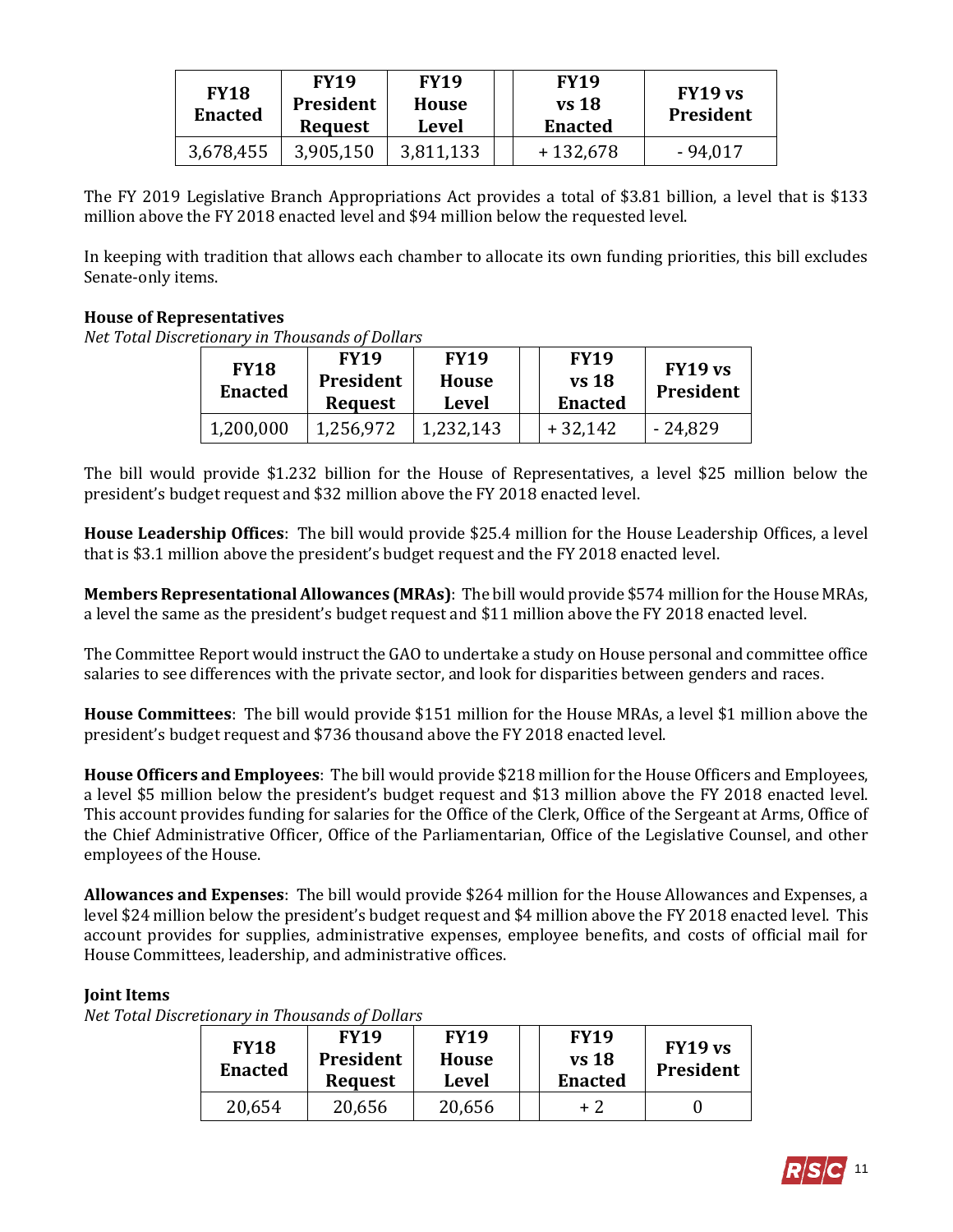The bill would provide \$21 million for the Joint House and Senate Items, a level the same as the president's budget request and \$2 million above the FY 2018 enacted level. This includes funding for the Joint Committee on Taxation, the Joint Economic Committee, and the Office of the Attending Physician.

## **Capitol Police**

*Net Total Discretionary in Thousands of Dollars*

| <b>FY18</b><br><b>Enacted</b> | <b>FY19</b><br>President<br><b>Request</b> | <b>FY19</b><br>House<br><b>Level</b> | <b>FY19</b><br><b>vs</b> 18<br><b>Enacted</b> | FY19 vs<br><b>President</b> |
|-------------------------------|--------------------------------------------|--------------------------------------|-----------------------------------------------|-----------------------------|
| 426,500                       | 456,358                                    | 456,358                              | $+29,858$                                     |                             |

The bill would provide \$456 million for the Capitol Police, a level the same as the president's budget request and \$30 million above the FY 2018 enacted level.

#### **Congressional Budget Office (CBO)**

*Net Total Discretionary in Thousands of Dollars*

| <b>FY18</b><br><b>Enacted</b> | <b>FY19</b><br>President<br><b>Request</b> | <b>FY19</b><br><b>House</b><br>Level | <b>FY19</b><br>vs 18<br><b>Enacted</b> | FY19 vs<br><b>President</b> |
|-------------------------------|--------------------------------------------|--------------------------------------|----------------------------------------|-----------------------------|
| 49.945                        | 50,737                                     | 50,737                               | + 792                                  |                             |

The bill provides \$51 million for the CBO, a level the same as the president's budget request and \$1 million above to the FY 2018 enacted level.

#### **Architect of the Capitol (AOC)**

*Net Total Discretionary in Thousands of Dollars*

| <b>FY18</b><br><b>Enacted</b> | <b>FY19</b><br><b>President</b><br><b>Request</b> | <b>FY19</b><br>House<br>Level | <b>FY19</b><br>$vs$ 18<br><b>Enacted</b> | FY19 vs<br><b>President</b> |
|-------------------------------|---------------------------------------------------|-------------------------------|------------------------------------------|-----------------------------|
| 610,491                       | 687,889                                           | 642,004                       | $+31,513$                                | $-45,885$                   |

The bill would provide \$642 million for the AOC (excluding Senate-only items), a level \$46 million below the president's budget request and \$32 million above the FY 2017 enacted level.

This includes \$93 million for Capitol Building Operation and Maintenance, \$179 million for House Office Buildings, 76 million for Library Buildings and Grounds, \$107 million for the Capitol power Plant, and \$13 million for the Botanical Garden.

#### **Library of Congress (LOC)**

*Net Total Discretionary in Thousands of Dollars*

| <b>FY18</b><br><b>Enacted</b> | <b>FY19</b><br>President<br><b>Request</b> | <b>FY19</b><br><b>House</b><br><b>Level</b> | <b>FY19</b><br><b>vs</b> 18<br><b>Enacted</b> | FY19 vs<br>President |
|-------------------------------|--------------------------------------------|---------------------------------------------|-----------------------------------------------|----------------------|
| 669,890                       | 672,655                                    | 709,878                                     | $+39,988$                                     | $+37,223$            |

The bill would provide \$710 million for the LOC, a level \$37 million above the president's budget request and \$40 million above the FY 2018 enacted level.

#### **Government Publishing Office (GPO)**

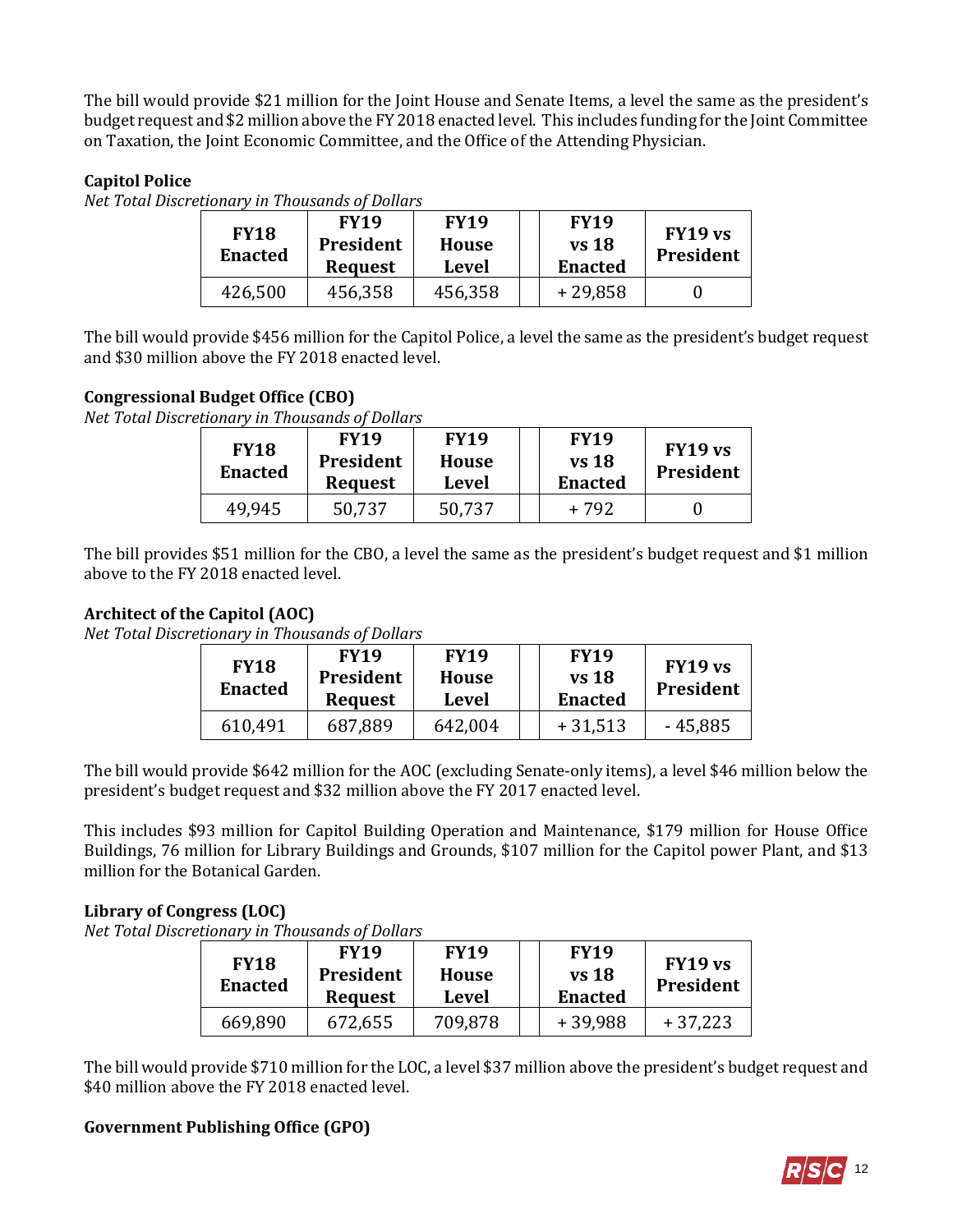*Net Total Discretionary in Thousands of Dollars*

| <b>FY18</b><br><b>Enacted</b> | <b>FY19</b><br><b>President</b><br><b>Request</b> | <b>FY19</b><br><b>House</b><br><b>Level</b> | <b>FY19</b><br>$vs$ 18<br><b>Enacted</b> | FY19 vs<br>President |
|-------------------------------|---------------------------------------------------|---------------------------------------------|------------------------------------------|----------------------|
| 117,068                       | 117,000                                           | 117,000                                     | - 68                                     |                      |

The bill would provide \$117 million for the GPO, a level equal to the president's budget request and \$68 thousand below the FY 2018 enacted level.

## **Government Accountability Office (GAO)**

*Net Total Discretionary in Thousands of Dollars*

| <b>FY18</b><br><b>Enacted</b> | <b>FY19</b><br>President<br><b>Request</b> | <b>FY19</b><br><b>House</b><br>Level | <b>FY19</b><br><b>vs</b> 18<br><b>Enacted</b> | FY19 vs<br><b>President</b> |
|-------------------------------|--------------------------------------------|--------------------------------------|-----------------------------------------------|-----------------------------|
| 578,917                       | 616,101                                    | 578,917                              |                                               | $-37,184$                   |

The bill would provide \$579 million for the GAO, a level \$37 million below the president's budget request and the same as the FY 2018 enacted level. The GAO also has the ability to spend \$24 million in offsetting collections. The GAO works for Congress by providing oversight and investigations of federal programs.

## **Open World Leadership Center**

*Net Total Discretionary in Thousands of Dollars*

| <b>FY18</b><br><b>Enacted</b> | <b>FY19</b><br><b>President</b><br><b>Request</b> | <b>FY19</b><br><b>House</b><br>Level | <b>FY19</b><br>vs 18<br><b>Enacted</b> | FY19 vs<br><b>President</b> |
|-------------------------------|---------------------------------------------------|--------------------------------------|----------------------------------------|-----------------------------|
| 5,600                         | 5,800                                             | 5,600                                |                                        | - 200                       |

The bill would provide \$5.6 million for the Open World Leadership Center, a level \$200,000 below the president's budget request and equal to the FY 2018 enacted level.

Th[e Open World Leadership Center](http://www.openworld.gov/) is a legislative branch program meant to promote democracy in Russia and other Eurasian countries. The bill would bar use of funds for Russian government officials. Previous Legislative Branch appropriations bills have called for eliminating this duplicative agency. The [RSC budget](https://rsc-walker.house.gov/sites/republicanstudycommittee.house.gov/files/wysiwyg_uploaded/RSC%20Budget%20FY2019%20-%20Narrative%20-%20FINAL.PDF#page=139) proposes to eliminate it.

# **John C. Stennis Center for Public Service Training and Development**

*Net Total Discretionary in Thousands of Dollars*

| <b>FY18</b><br><b>Enacted</b> | <b>FY19</b><br>President<br><b>Request</b> | <b>FY19</b><br><b>House</b><br>Level | <b>FY19</b><br>vs 18<br><b>Enacted</b> | FY19 vs<br><b>President</b> |
|-------------------------------|--------------------------------------------|--------------------------------------|----------------------------------------|-----------------------------|
| 430                           | 430                                        | 430                                  |                                        |                             |

The bill provides \$430,000 for the Stennis Center, a level equal to the president's budget request and equal to the FY 2018 enacted level.

The **Stennis Center** is a legislative branch program meant to "attract young people to careers in public service." [Senator Stennis](http://www.nytimes.com/1995/04/24/obituaries/john-c-stennis-93-longtime-chairman-of-powerful-committees-in-the-senate-dies.html) (D-MS) served from 1947 until 1989. The bill provides \$430,000 for the Center, despite the fact that it has access to other sources of funding. The center was created by Congress in 1988 with an initial funding of \$7.5 million in Special Issue Treasury securities and the center has the ability to draw funding from the interest on these securities.

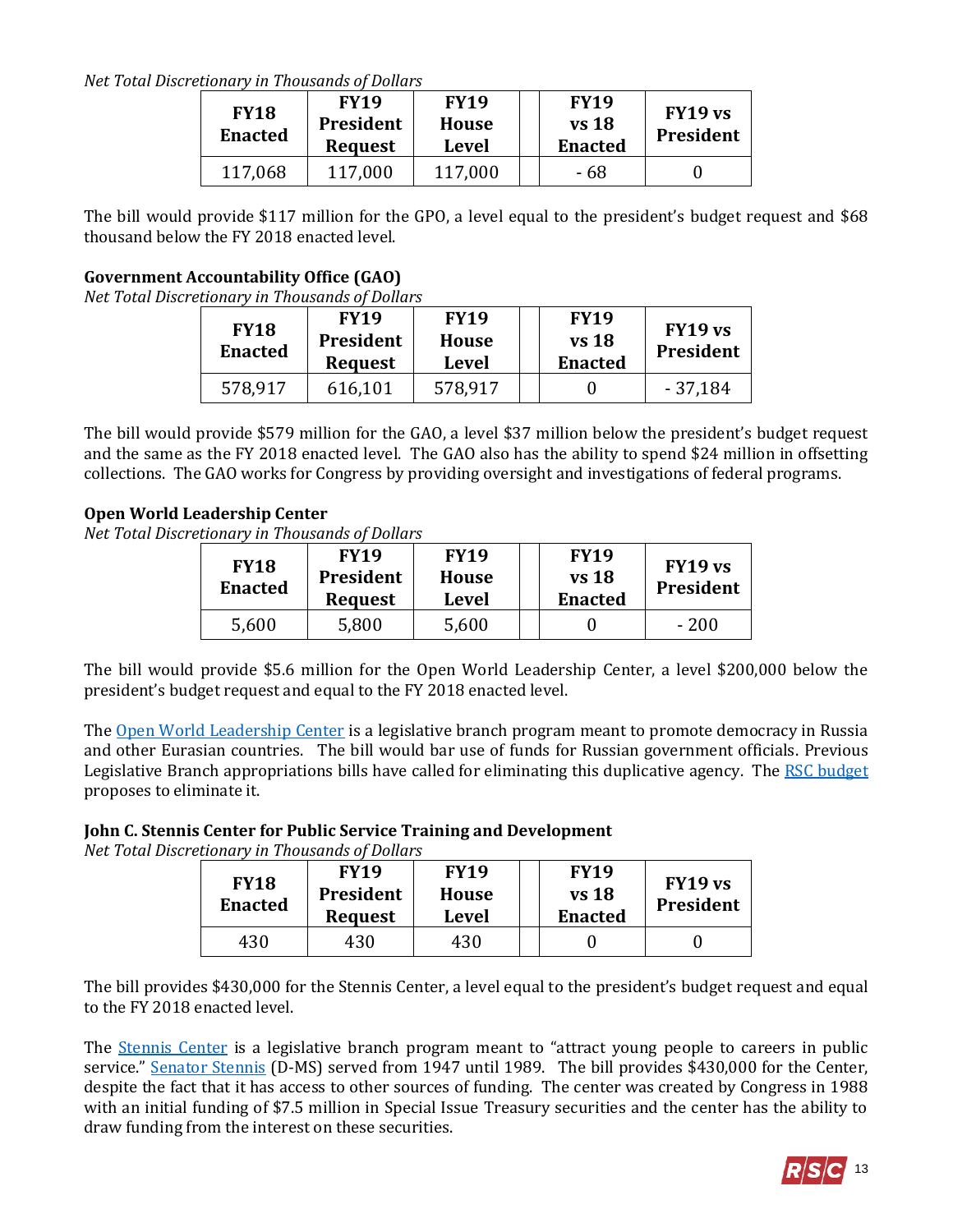#### **NOTABLE POLICY PROVISIONS:**

**Fund Sharing Between Leadership Offices:** The bill would allow leadership offices to share funding between them.

**Former Speaker Allowances:** The bill would repeal the [allowances available to former Speakers of the](https://fas.org/sgp/crs/misc/RS20099.pdf)  [House.](https://fas.org/sgp/crs/misc/RS20099.pdf) 

**Members Pay Increases:** The bill would prohibit a cost of living increase for members during FY 2019.

**Unspent MRAs:** The bill would provide that unspent MRA funds be used for deficit reduction.

**Zero-Base Budgeting**: The bill would direct all agencies funded by the bill to utilize zero-base budgeting, which does not assume increases from year to year. The RSC Budget called for this fiscally-responsible budgeting to be used government-wide.

**Care for Private Cars:** The bill would prohibit use of funds for care and maintenance of private cars, except in emergency situations and cleaning.

**Limitation on Leased Vehicles:** The bill would limit spending on leased vehicles using MRA funds to no more than \$1,000 per month.

**Prohibiting Delivery of Certain Printed Items:** The bill would prohibit funds for the delivery of printed copies of bills, resolutions, the Congressional Record, the Statements of Disbursements, the Daily Calendar, and the Congressional Pictorial Directory.

**Limitation of Print Copies of the U.S. Code:** The bill would limit the total number of printed copies of the U.S. Code to no more than 50 copies for the House of Representatives.

**Prohibition on Bonus to Contractors Behind Schedule or Over Budget**: The bill would prohibit the payment of bonuses to contractors that are behind schedule or over budget.

**Prohibition on Scrims**: The bill would prohibit funds for scrims (cloth building facade showing a picture of the building during construction).

**Staff-Led Tours**: The bill would prohibit funds from being used to eliminate or restrict staff and intern-led tours of the Capitol, other than temporary suspensions by order of the Capitol Police Board.

#### **Division C: Military Construction, Veterans Affairs, And Related Agencies Appropriations Act, 2019**

The Committee Report for the FY 2019 Military Construction and Veterans Affairs Appropriations Act can be found [here.](https://www.gpo.gov/fdsys/pkg/CRPT-115hrpt673/pdf/CRPT-115hrpt673.pdf)

#### **Overall Spending**

| <b>FY18</b><br><b>Enacted</b> | <b>FY19</b><br><b>President</b><br><b>Request</b> | <b>FY19 House</b><br>Level | <b>FY19</b><br>vs 18 Enacted | FY19 vs<br><b>President</b> |
|-------------------------------|---------------------------------------------------|----------------------------|------------------------------|-----------------------------|
| 92,741,000                    | 96,789,458                                        | 96,920,075                 | $+4,179,075$                 | $-130,617$                  |

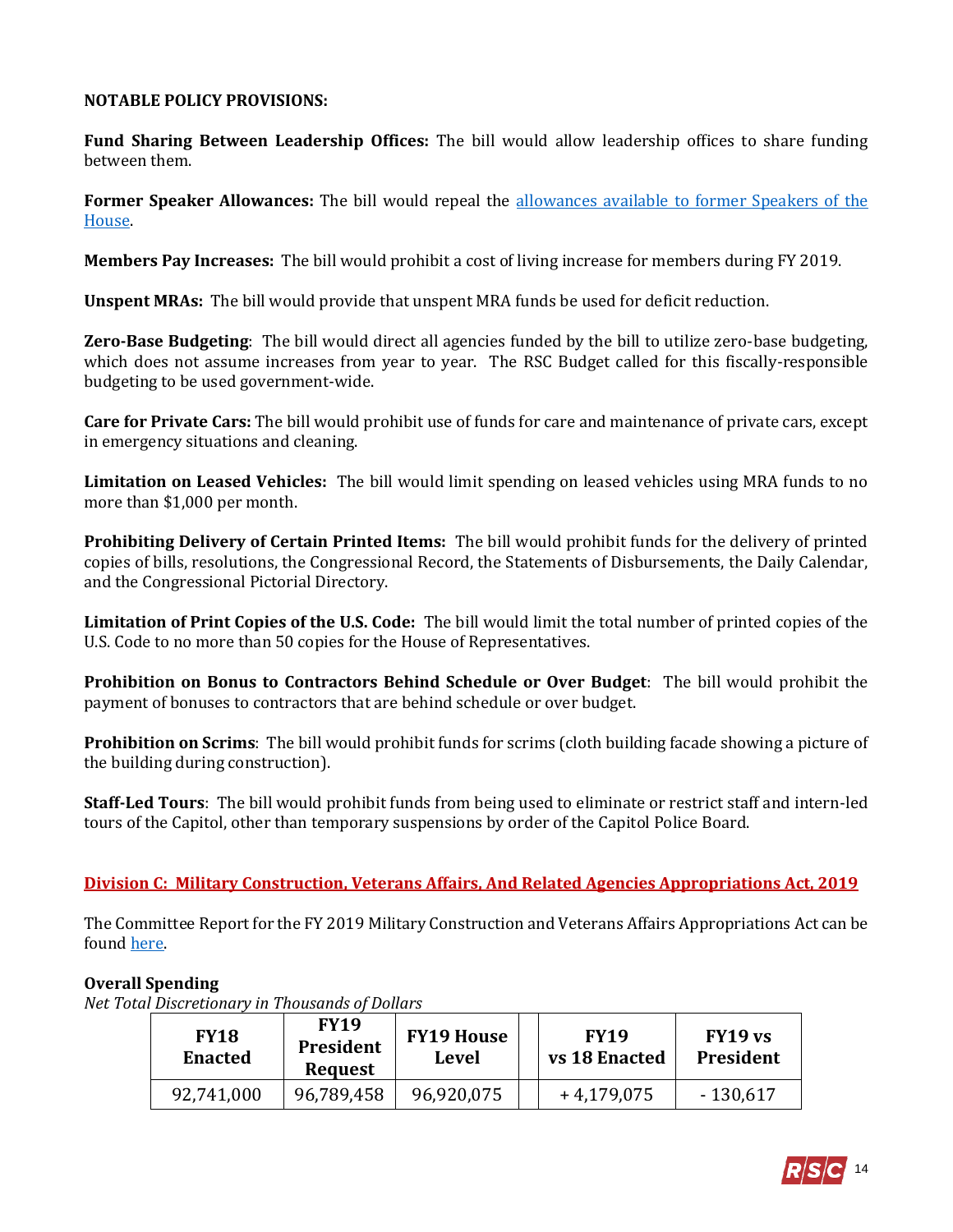The FY 2019 Military Construction and Veterans Affairs Appropriations Act provides a net total of \$96.92 billion in net base discretionary budget authority, a level that is \$ 4.2 billion above the FY 2018 enacted level and \$131 million below the requested level. Within this total, \$10.3 billion is designated for defense and \$85.7 billion in non-defense.

The bill also includes \$921 million in cap-exempt Overseas Contingency Operations (OCO) funding.

\$70.699 billion in FY 2019 funds for veterans' health benefits have been appropriated in advance by previously enacted legislation. This bill contains \$75.6 billion in advance appropriations for veterans' health benefits for FY 2020.

The bill also provides \$109.120 billion in mandatory spending for veterans' benefit programs.

## **Title I: Military Construction**:

*Net Total Discretionary in Thousands of Dollars*

| <b>FY18</b><br><b>Enacted</b> | <b>FY19</b><br>President<br><b>Request</b> | <b>FY19 House</b><br>Level | <b>FY19</b><br>$vs$ 18<br><b>Enacted</b> | FY19 vs<br><b>President</b> |
|-------------------------------|--------------------------------------------|----------------------------|------------------------------------------|-----------------------------|
| 10,091,000                    | 10,462,617                                 | 10,332,000                 | $+241,000$                               | $-130,617$                  |

The bill provides \$10.332 billion for military construction, a level \$130 million below the president's budget request and \$241 million above the FY 2018 enacted level. This account provides for a variety of both domestic and foreign construction projects, including family housing. A table showing the breakdown of construction funding by Service Branch can be foun[d here.](https://www.gpo.gov/fdsys/pkg/CRPT-115hrpt673/pdf/CRPT-115hrpt673.pdf#page=87) A list of construction projects by state and the by country can be foun[d here.](https://www.gpo.gov/fdsys/pkg/CRPT-115hrpt673/pdf/CRPT-115hrpt673.pdf#page=99)

#### **Title II: Department of Veterans Affairs:**

*Net Total Discretionary in Thousands of Dollars*

| <b>FY18</b><br><b>Enacted</b> | <b>FY19</b><br>President<br><b>Request</b> | <b>FY19</b><br>House<br>Level | <b>FY19</b><br><b>vs</b> 18<br><b>Enacted</b> | FY19 vs<br>President |
|-------------------------------|--------------------------------------------|-------------------------------|-----------------------------------------------|----------------------|
|                               |                                            |                               |                                               |                      |

The bill provides \$85.349 billion in net total discretionary funding for the Department of Veterans Affairs, a level is \$3.87 billion above the FY 2018 enacted level and the same as the president's budget request.

**VA Claims Backlog:** According to the [most recent report](http://benefits.va.gov/REPORTS/detailed_claims_data.asp) from the VA, 341,841 veterans' claims remain pending with the VA. To address this problem, the bill provides \$2.922 billion for General Operating Expenses for the Veterans Benefits Administration account, an amount \$12 million above the FY 2018 enacted level and \$53 million above the president's budget request.

**Advance Appropriations for Veterans Health Administration:** The Fiscal Year 2018 Military Construction and Veterans Affairs Appropriations bill provided \$70.699 billion in advance appropriations FY 2019 funds for veterans' health benefits.

The bill contains \$75.6 billion in advance appropriations for veterans' health benefits for FY 2020, an amount equal to the president's budget request.

The bill includes \$3.59 billion in additional FY 2019 funding, \$147 million more than the president's request.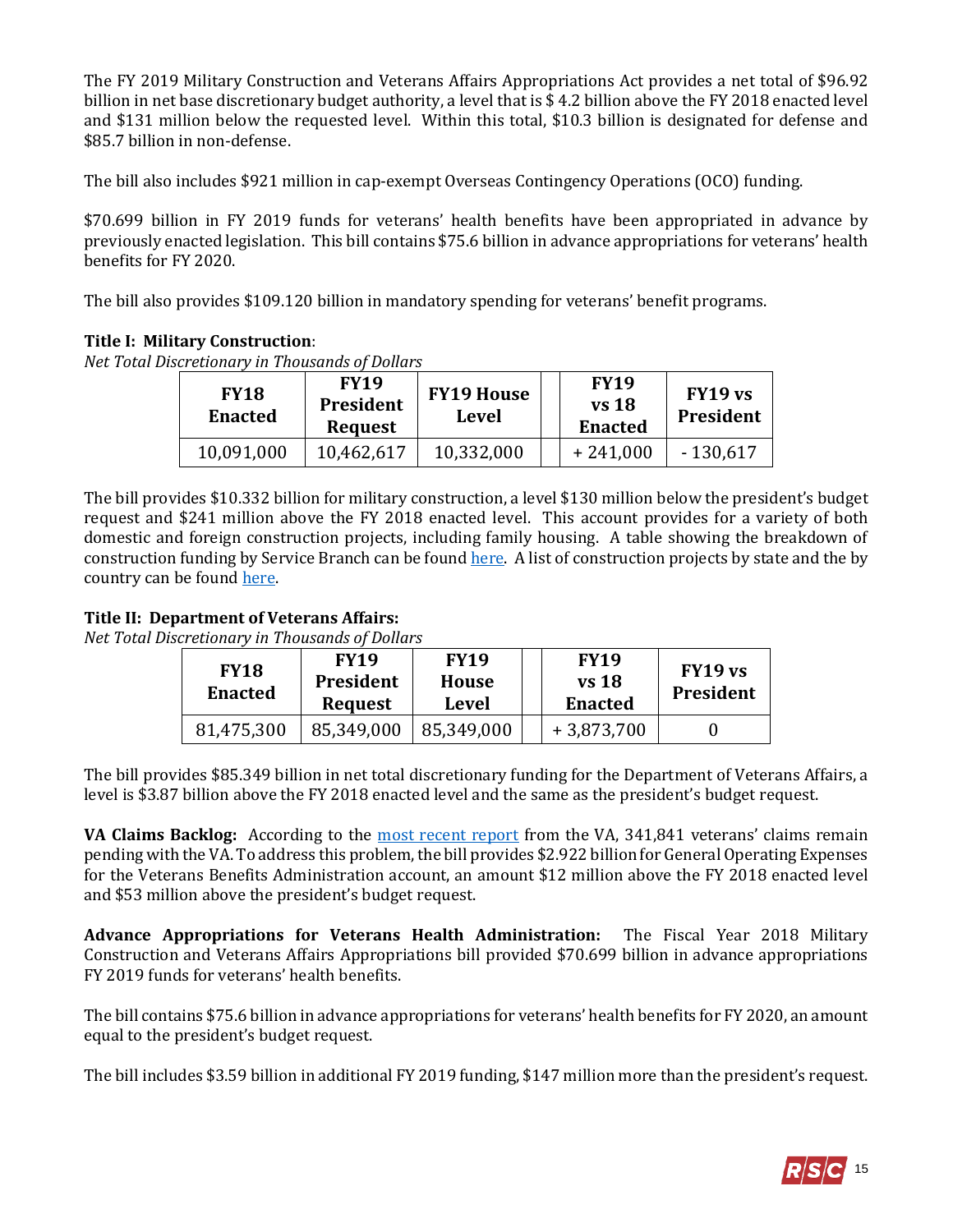**Mental Health**: The bill would provide \$8.609 billion for VA mental health programs, an amount \$6 million above the president's budget request.

**Homeless Assistance:** The bill provides \$1.774 billion for VA homeless assistance programs and \$5,633,442,000 for homeless veterans treatment costs.

**Opioids**: The bill includes \$386 million for opioid addiction prevention and recovery, of which \$52 million is provided for activities authorized by the Comprehensive Addiction and Recovery Act of 2016 (CARA).

**Medical and Prosthetic Research**: The bill includes \$732 million for medical and prosthetic research, a level that is \$10 million above the FY 2018 enacted level and \$5 million above the president's budget request.

**Medical Community Care**: The FY 2018 Military Construction and Veterans Affairs Appropriations bill provided \$8.4 billion in advance appropriations FY 2019 fund for medical community care. The current bill would provide \$14.4 billion in advance appropriations for FY 2020 (of which \$2 billion would be available through FY 2021), an amount that is the same as the president's request.

The bill would also provide \$500 million in additional funding for FY 2019, as requested by the Trump administration in its [April 13, 2018 budget amendment.](https://www.whitehouse.gov/wp-content/uploads/2018/04/FY_2019_Budget_Amendment_Package.pdf) 

**VA Choice Program**: As [pointed out in the Committee Report,](https://www.gpo.gov/fdsys/pkg/CRPT-115hrpt673/pdf/CRPT-115hrpt673.pdf#page=46) the bill would not provide discretionary appropriations for the VA Choice Program, because at the time the bill was reported, the VA Choice program was funded on a mandatory, not discretionary, basis. Th[e VA MISSION Act](https://gallery.mailchimp.com/d4254037a343b683d142111e0/files/60e808aa-85af-4c6f-8bf2-531534597f76/Legislative_Bulletin_H.R._5674_VA_MISSION_ACT_May_16_2018.01.pdf) has since been passed by the House and Senate, and will establish a permanent community care program for veterans which would be funded by discretionary appropriations subjected to the spending caps rather than through increased mandatory spending.

**IT Systems**: The bill includes \$4.105 billion for the VA information technology systems, a level that is \$50 million above the FY 2018 enacted level and \$79 million below the president's budget request.

**Electronic Health Records**: The bill would provide \$1.2 billion for the VA electronic health records system, a level that \$425 million more than the FY 2018 enacted level and the same as the president's budget request. Of this sum, the bill would provide \$675 million for the contract that the VA has with the Cerner Corporation to transition the record system that is used by the Department of Defense.

**VA Office of Inspector General**: The bill would provide \$172 million for the VA Office of Inspector General, \$8 million above the FY 2018 level and the same as the president's budget request.

**VA Construction:** The bill would provide \$1.1 billion for major VA construction projects, an amount equal the president's budget request and \$615 million above the FY 2018 enacted level.

Additionally, the bill would provide \$649 million for minor VA construction projects, \$57 million below the president's budget request and \$306 million above the FY 2018 enacted level.

The bill also appropriates an additional \$2 billion for a VA infrastructure initiative that will go toward infrastructure improvements including new construction.

#### **Title III: Related Agencies:**

| <b>FY18</b><br><b>Enacted</b> | FY19           | <b>FY19</b> | FY19 vs        | FY19 vs<br>President |
|-------------------------------|----------------|-------------|----------------|----------------------|
|                               | President      | House       | 18             |                      |
|                               | <b>Request</b> | Level       | <b>Enacted</b> |                      |

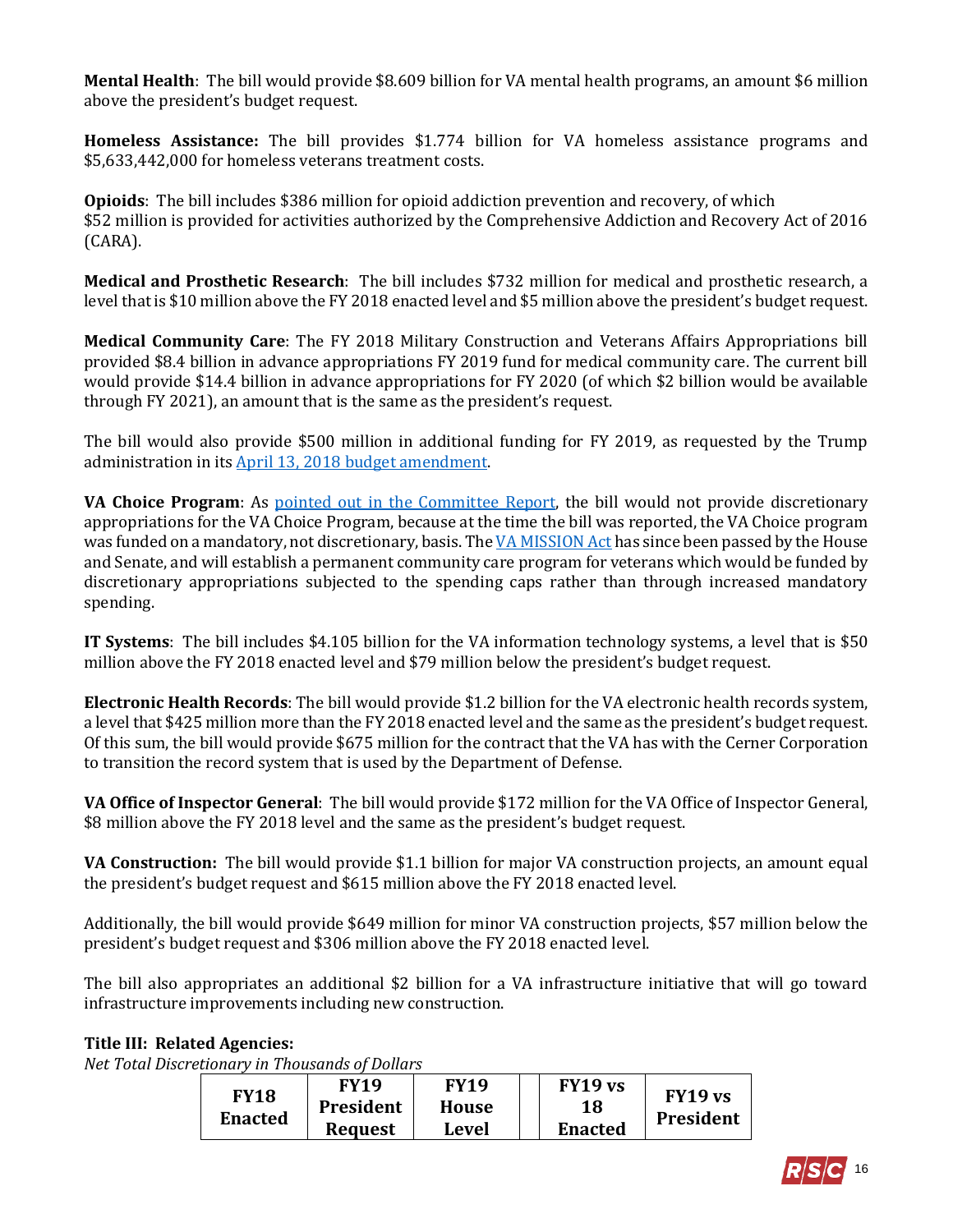| 424,700 | 317,655 | 317,655 | $-103,145$ | $+73,855$ |
|---------|---------|---------|------------|-----------|
|         |         |         |            |           |

The bill provides a total of \$318 million for the other related agencies funded by the bill, including the American Battle Monuments Commission, the U.S. Court of Appeals for Veterans Claims, Army Commentarial Expenses, and the Armed Forces Retirement Home.

#### **Title IV: Overseas Contingency Operations (OCO):**

*Net Total Discretionary in Thousands of Dollars*

| <b>FY18</b><br><b>Enacted</b> | <b>FY19</b><br>President<br><b>Request</b> | <b>FY19</b><br><b>House</b><br><b>Level</b> | FY19 vs<br>18<br><b>Enacted</b> | FY19 vs<br>President |
|-------------------------------|--------------------------------------------|---------------------------------------------|---------------------------------|----------------------|
| 750,000                       | 921,420                                    | 921,420                                     | $+171,420$                      |                      |

The bill provides \$750 million for military construction projects using the OCO account. This is the same as the president's budget request and \$117 million more than the enacted FY 2018 level. OCO spending is exempted from the annual spending caps established by the Budget Control Act. A list of construction projects funded by Title IV can be found [here.](https://www.gpo.gov/fdsys/pkg/CRPT-115hrpt673/pdf/CRPT-115hrpt673.pdf#page=111) 

#### **NOTABLE POLICY PROVISIONS:**

**American Steel**: The bill includes a rider that prohibits the procurement of steel unless American producers have been allowed to compete.

**Arlington National Cemetery**: The bill prohibits use of military construction funds from being used for planning and design and construction of projects at Arlington National Cemetery.

**Guantanamo Bay:** The bill includes a rider prohibiting the use of funds to close Guantanamo Bay. The bill includes language prohibiting the use of funds for the renovation, expansion, or construction of any facility in the continental United States for the purpose of housing any individual who has been detained at Guantanamo Bay. The bill would provide \$69 million for a new detention facility at Guantanamo Bay.

**RED HORSE Squadrons**: The bill would prohibit use of funds to consolidate or relocate any element of a United States Air Force Rapid Engineer Deployable Heavy Operational Repair Squadron Engineer (RED HORSE) outside of the United States until the Air Force conducts a cost analysis and certifies the preferred site for the consolidation or relocation yields the greatest cost savings.

**Diabetes Equipment Procurement:** The bill prohibits use of VA from being used to replace the current system by which the Veterans Integrated Service Networks select and contract for diabetes monitoring supplies and equipment

**Fertility Counseling & Adoption Expenses:** The bill would make medical services funding available for use by veterans with service-connected disabilities for fertility counseling and adoption expenses reimbursement.

**Research Canines:** The bill prohibits use of funds to conduct research using canines unless the scientific objectives of the study can only be met by research with canines.

**Bankruptcy:** The Committee Report would direct the VA to submit a report outlining the legislative authority needed to exclude VA and DOD disability benefits from the calculation of a bankruptcy-filer's disposable income.